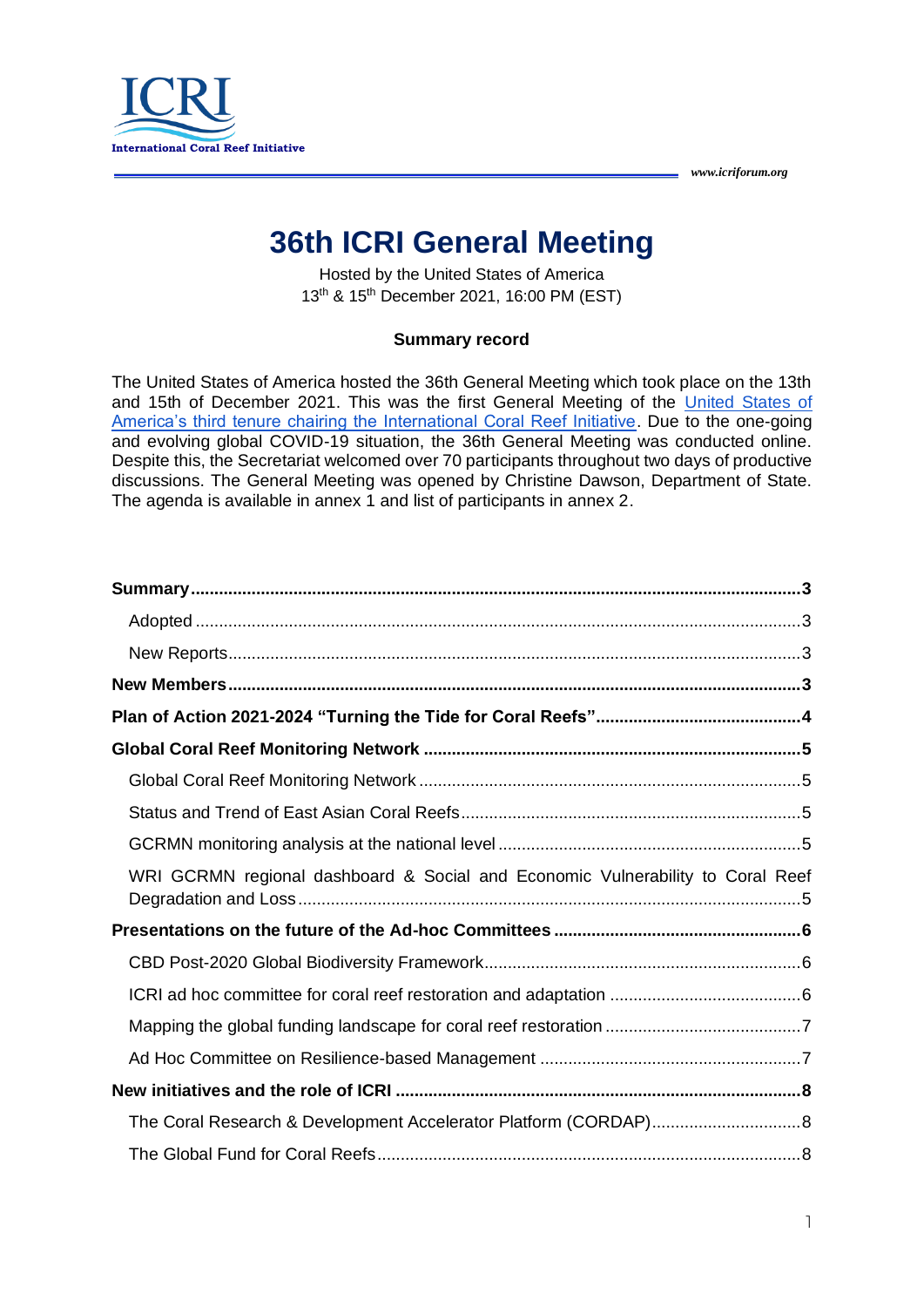

| www.icriforum.org |
|-------------------|
|                   |
|                   |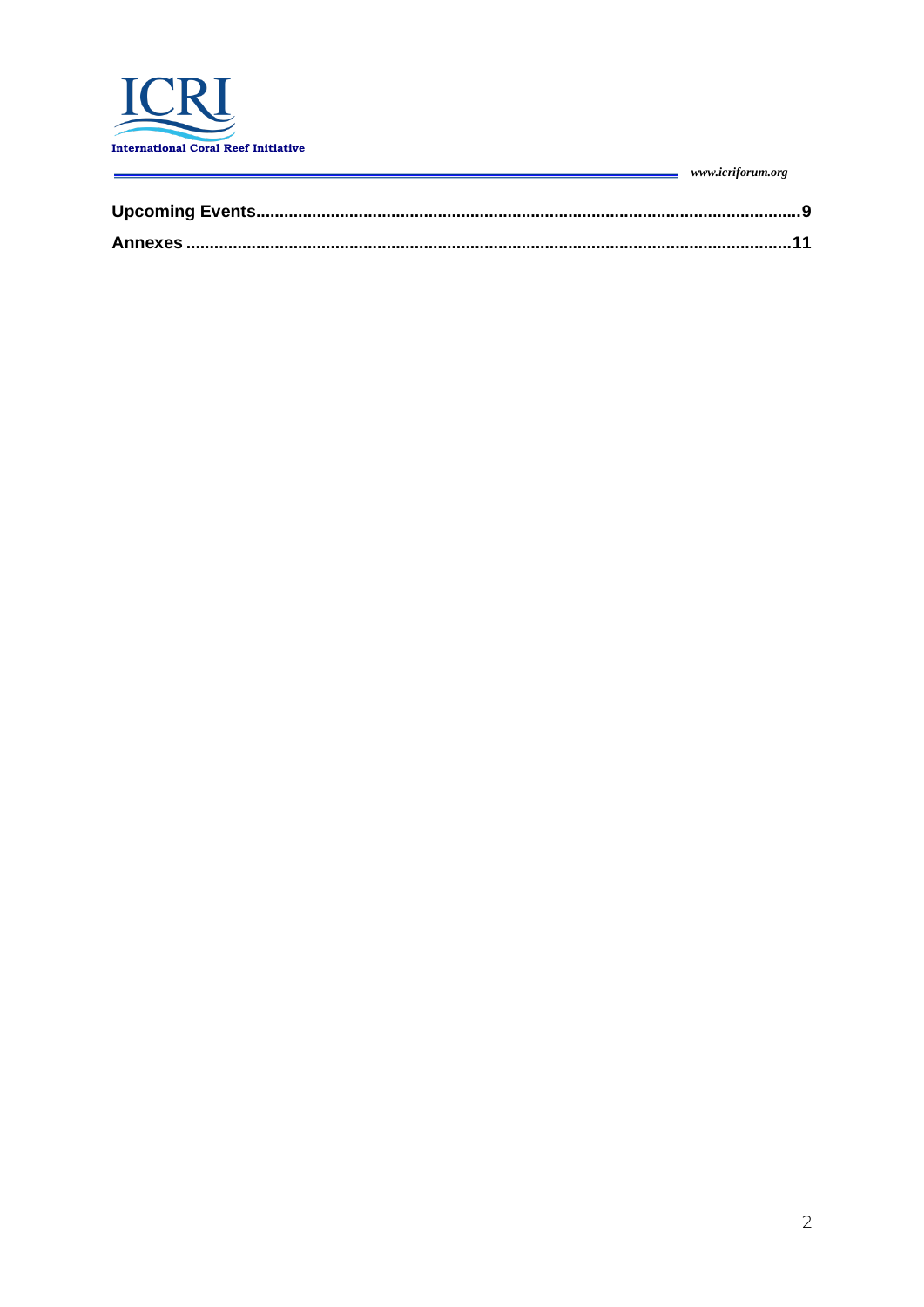

# <span id="page-2-0"></span>**Summary**

ICRI welcomed three **new members:**

- the Kingdom of Saudi Arabia
- the Commonwealth Secretariat
- the Gulf and Caribbean Fisheries Institute

## <span id="page-2-1"></span>**Adopted**

- Addendum to the ICRI Recommendation on the inclusion of coral reefs and related ecosystems within the CBD Post-2020 Global Biodiversity Framework
- Resolution to extend the ICRI ad hoc committee for coral reef restoration and adaptation
- Resolution to extend the ICRI Ad Hoc Committee on Resilience-based Management
- The 2021-2024 Plan of Action, Turning the Tide for Coral Reefs as a framework document. Comments can be sent to the Secretariat until 14th January 2022.

### <span id="page-2-2"></span>**New Reports**

- "Status and Trends of East Asian Coral Reefs" which will be released on 21st December 2021.
- World Resource Institute's new coral reef regional dashboard
- Global Wetland Outlook: special Edition 2021
- Mapping the global funding landscape for coral reef restoration

# <span id="page-2-3"></span>**New Members**

General Meeting attendees were presented with three membership requests that were accepted, resulting in the introduction of three new members:

#### ● **the Kingdom of Saudi Arabia (KSA)**

Mohammed Ali Qurban and Carlos Duarte, King Abdullah University of Science and Technology, provided an overview of the strategic expectations of the KSA National Environment agency, the expansion of Saudi Giga-projects, including CORDRAP, and how the mission and vision of the national wildlife center aligned, and supported, the advancements of ICRI.

### ● **the Commonwealth Secretariat**

The Commonwealth Secretariat's commitments to ICRI were delivered by Nick Hardman-Mountford, Head of Oceans and Natural Resources, highlighting the role of 19 ICRI members being Champions of the Commonwealth Blue Charter specifically with developing research, policy, knowledge sharing and educational opportunities.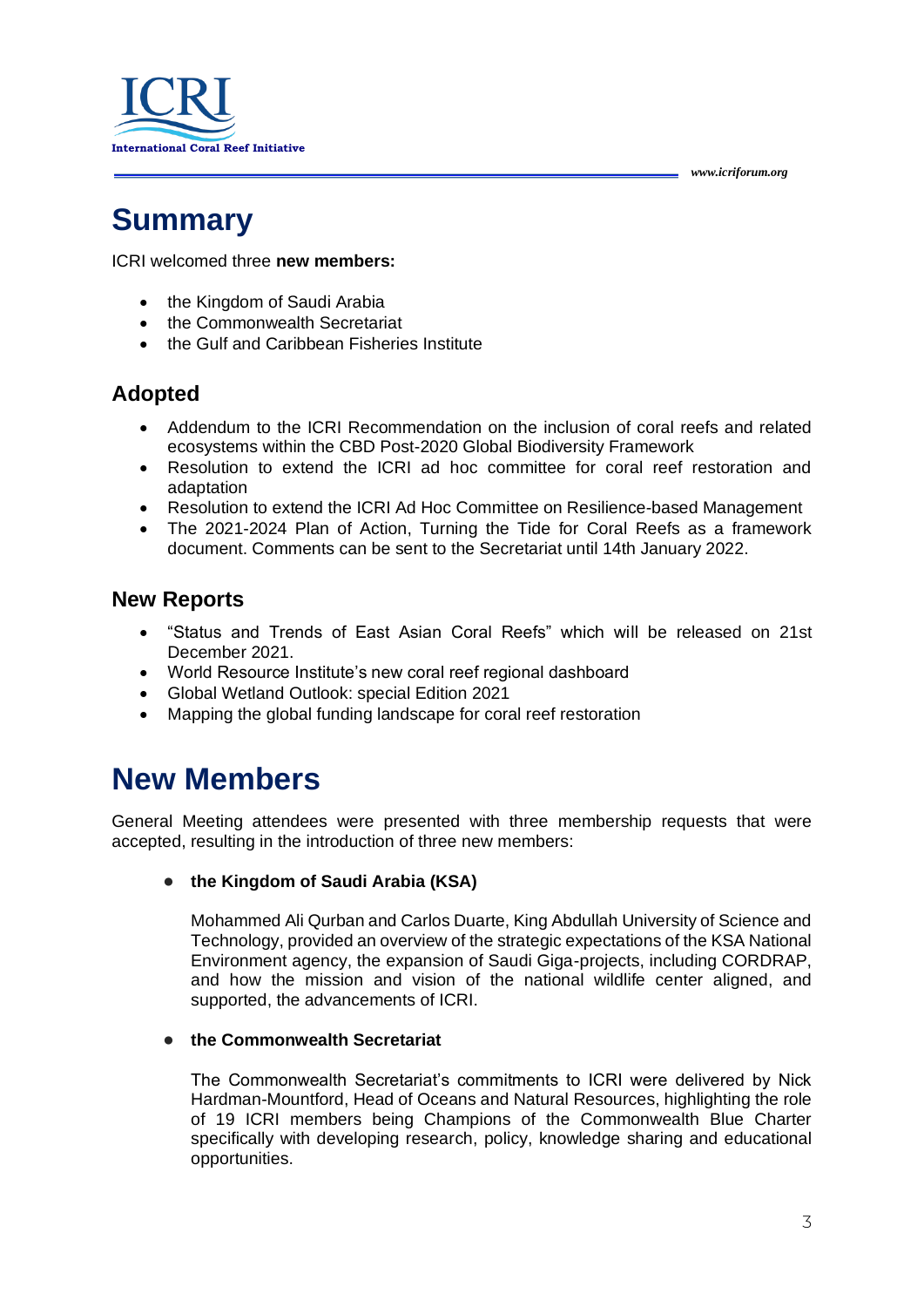



### ● **the Gulf and Caribbean Fisheries Institute**

Robert Glazer, Executive Director, delivered an overview of the Gulf and Caribbean Fisheries Institute's objectives and goals and how these aligned with the mission of ICRI, specifically noting the number of partnerships and activities: MPAConnect; Fisheries for Fishers Initiative; Co-Host of the GPML-Caribe; and the student initiative.

# <span id="page-3-0"></span>**Plan of Action 2021-2024 "Turning the Tide for Coral Reefs"**

*Christine Dawson, Department of State, USA Jennifer Koss, National Oceanic and Atmospheric Administration (NOAA)*

The new ICRI chair, the USA, presented the 2**021-2024 Plan of Action, Turning the Tide for Coral Reefs**, outlining the work we want to accomplish over the next three years. Three years will provide more stability and an opportunity to advance our collective objectives.

The plan of action is structured around the 4 following themes:

- Theme 1 Preparing for the Future: Promoting Resilient Coral Reefs
- Theme 2 Coral Reef Science and Oceanography: Advancing and Utilizing the Latest Science and Technology
- Theme 3 Local Threat Reduction: Integrating Response Planning Frameworks
- Theme 4 Diversity and Inclusion: Expanding the Coral Reef Community

The Plan is framed as an overarching framework under which the Secretariat is committed to work on specific thematic areas and undertake specific activities. Illustrative activities have been added without including a lot of detail. It will enable members to comment and craft details through iterative processes. Additional specific ideas are welcomed, particularly on what ICRI members may do as a collective.

Finally, the proposed Plan of Action is dedicated to the notion that ICRI is committed to the future, to leaving our grandchildren a healthy and vibrant planet, reflected in restored, thriving, dazzling coral reefs.

Comments were provided from Australia, Japan, Coral Reef Alliance, The International Coral Reef Society, TNC and the Wildlife Conservation Society). Further comments are encouraged and should be sent to the Secretariat by January 14th 2022.

The ICRI Secretariat will circulate the list of comments received and how they were addressed electronically.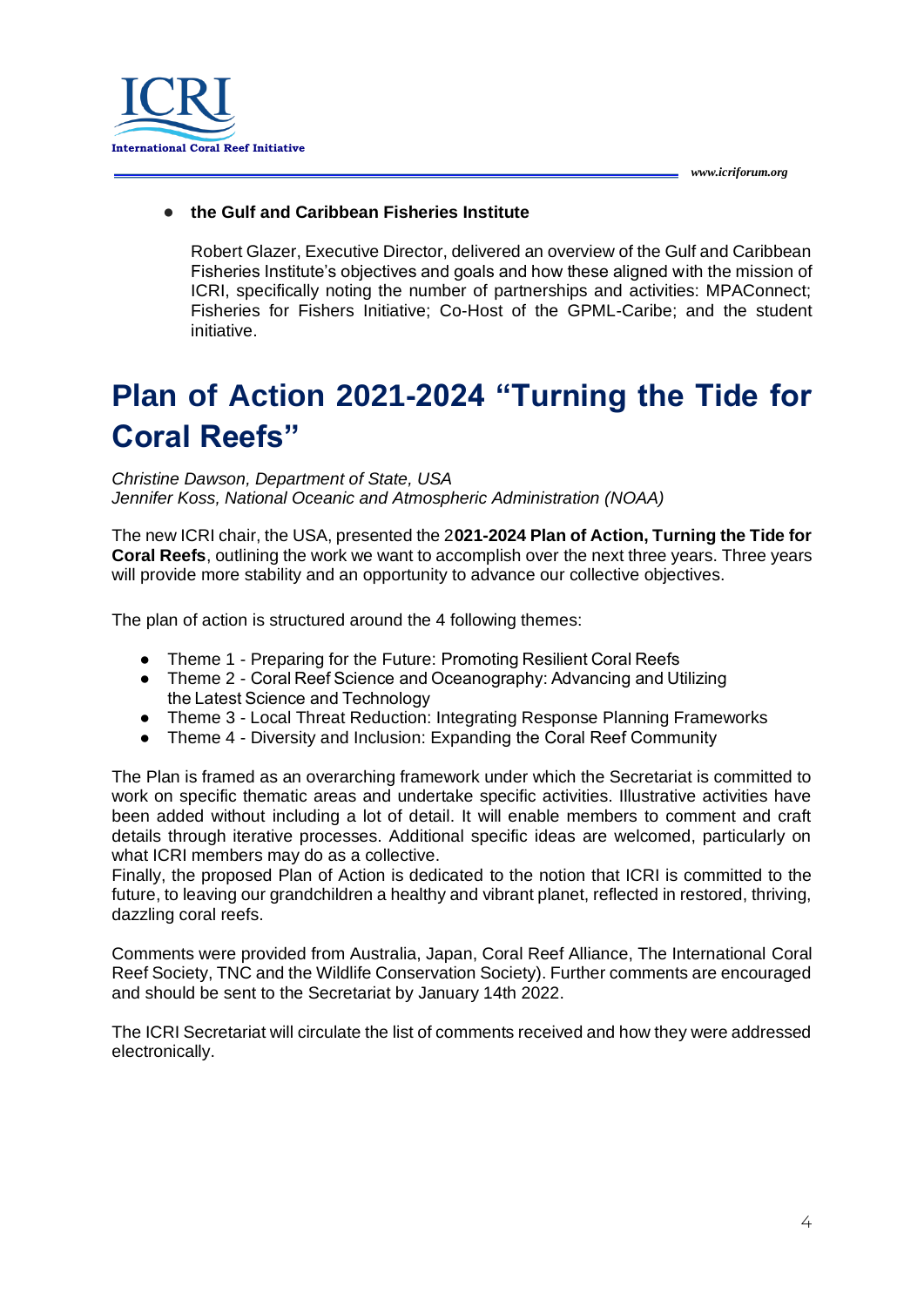

# <span id="page-4-0"></span>**Global Coral Reef Monitoring Network**

# <span id="page-4-1"></span>**Global Coral Reef Monitoring Network**

*David Souter, Australian Institute of Marine Science*

The Sixth GCRMN Status of Coral Reefs of the World: 2020 report was presented with a focus on the next steps for the Global Coral Reef Monitoring Network. David Souter, GCRMN Global Coordinator, emphasised the need to build on the recent GCRMN report with a clear focus on building capability and capacity through regional webinars and workshops. A GCRMN Steering Committee was announced for early 2022

# <span id="page-4-2"></span>**Status and Trend of East Asian Coral Reefs**

### *Yohei Mori, Ministry of the Environment, Japan*

The "Status and Trends of East Asian Coral Reefs" which will be released on 21st December 2021 following a regional workshop, was presented by Yohei Mori, Ministry of the Environment. The presentation, and subsequent report, outlines key results within the East Asian region, noting specifically that there has been a lack of a clear decline in coral cover since 1980. There was a call for increased long-term monitoring, capacity building, and demonstration sites while improving the resources, and methods, of monitoring, specifically remote sensing and the inclusion of socio-economic data.

## <span id="page-4-3"></span>**GCRMN monitoring analysis at the national level**

*Serge Planes, Centre de Recherches Insulaires et Observatoire de l'Environnement*

The presentation, delivered by Serge Planes, CRIOBE, provided a first insight into the coral reef monitoring programs undertaken in countries that collectively host 90% of the world's coral reefs. While it is clear that the monitoring programs, and associated data, provide an overall vision of the state and trends of live coral cover, there was a clear call that more resources should be invested to improve the collection of data. Improved protocols for live coral cover and "Fleshy Algae Cover and Cover of Key Benthic Groups" would enable a more accurate evaluation of trends on coral reefs and to help to prioritize conservation strategies. Through an example of French territories, the availability of such indicators for monitoring were provided and highlighted the importance of the spatial distribution of indicators to inform national and regional reports and policy.

# <span id="page-4-4"></span>**WRI GCRMN regional dashboard & Social and Economic Vulnerability to Coral Reef Degradation and Loss**

*Lauretta Burke, World Resource Institute*

[Coral Reef Dashboards](https://resourcewatch.org/embed/dashboard/coral-reef-dashboards) have been developed by the [World Resources Institute](https://www.wri.org/) and its partners, including data from GCRMN, presenting global and regional profiles of the importance, status, and outlook of coral reefs around the world. The aim of the dashboards is to provide a 'live' resource on the status and trends of coral reefs, supplementing the GCRMN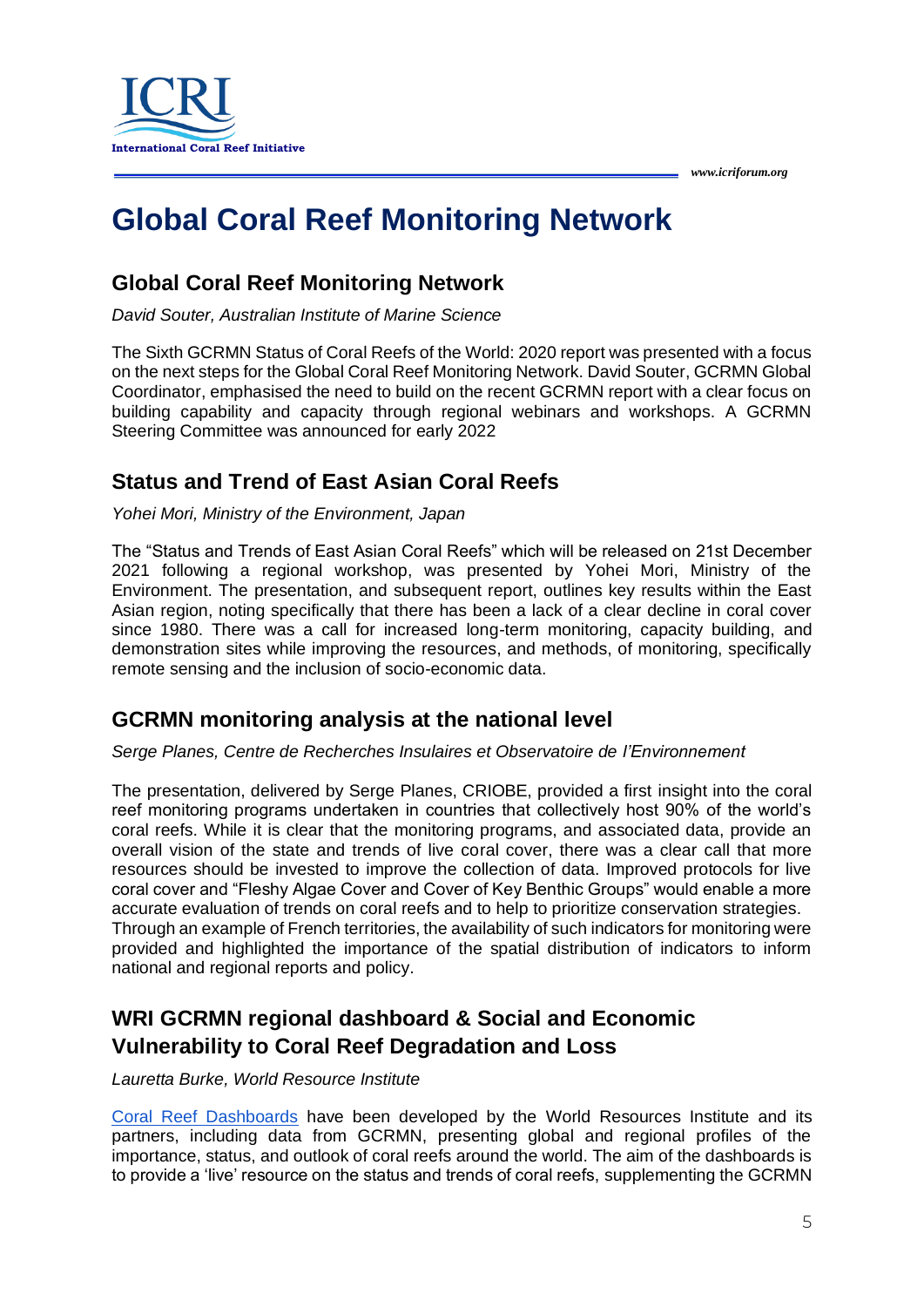

reports. This is further supplemented by the integration of the 10 GCRMN regions within the dashboards. GCRMN data are used for charts on hard live coral cover and algal cover, and descriptions of coral conditions in the region.

Laurette Burke further provided insight into the development of a Social and Economic Vulnerability index, building upon previous indicators and metrics portrayed in the Reefs at Risk series. The index will be developed through consultative processes, highlighting exposure, coral reef dependence and adaptive capacity. A revised concept will be delivered by Lauretta for consultation.

# <span id="page-5-0"></span>**Presentations on the future of the Ad-hoc Committees**

# <span id="page-5-1"></span>**CBD Post-2020 Global Biodiversity Framework**

### *Emily Corcoran, ICRI Consultant*

The Zero draft of the Global Biodiversity Framework included 4 goals and 18 targets. Of significance to coral reefs, the consideration of restoration was extracted from target 1 and placed into a new, stand-alone target 2.

*Text of Target 2 in Draft 1 of the GBF: Ensure that at least 20 per cent of degraded freshwater, marine and terrestrial ecosystems are under restoration, ensuring connectivity among them and focusing on priority ecosystems.* [under negotiation]...

Restoration has not been addressed in detail in the existing ICRI Recommendation (adopted May 2020) and the ad hoc Committee agreed that there was a role for ICRI to develop guidance on the technical aspects relating to this new target to support negotiation of the final language.

A summary of the consultation was prepared and circulated to the meeting participants and formed the basis of the documentation circulated for consideration at the 36th ICRI General Meeting

The motion presented built upon both the existing Post-2020 Recommendation and the ICRI Resolution on restoration, adopted in 2019. The intention of the addendum was to complement the existing Recommendation, providing additional information relevant to Target 2.

The motion was adopted making an important contribution to the communication and advocacy efforts in the final phases of negotiations and can be found in Annex 3 of this report.

# <span id="page-5-2"></span>**ICRI ad hoc committee for coral reef restoration and adaptation**

*Ian McLeod, James Cook University / Australian Institute of Marine Science*

The new Terms of Reference were adopted as below: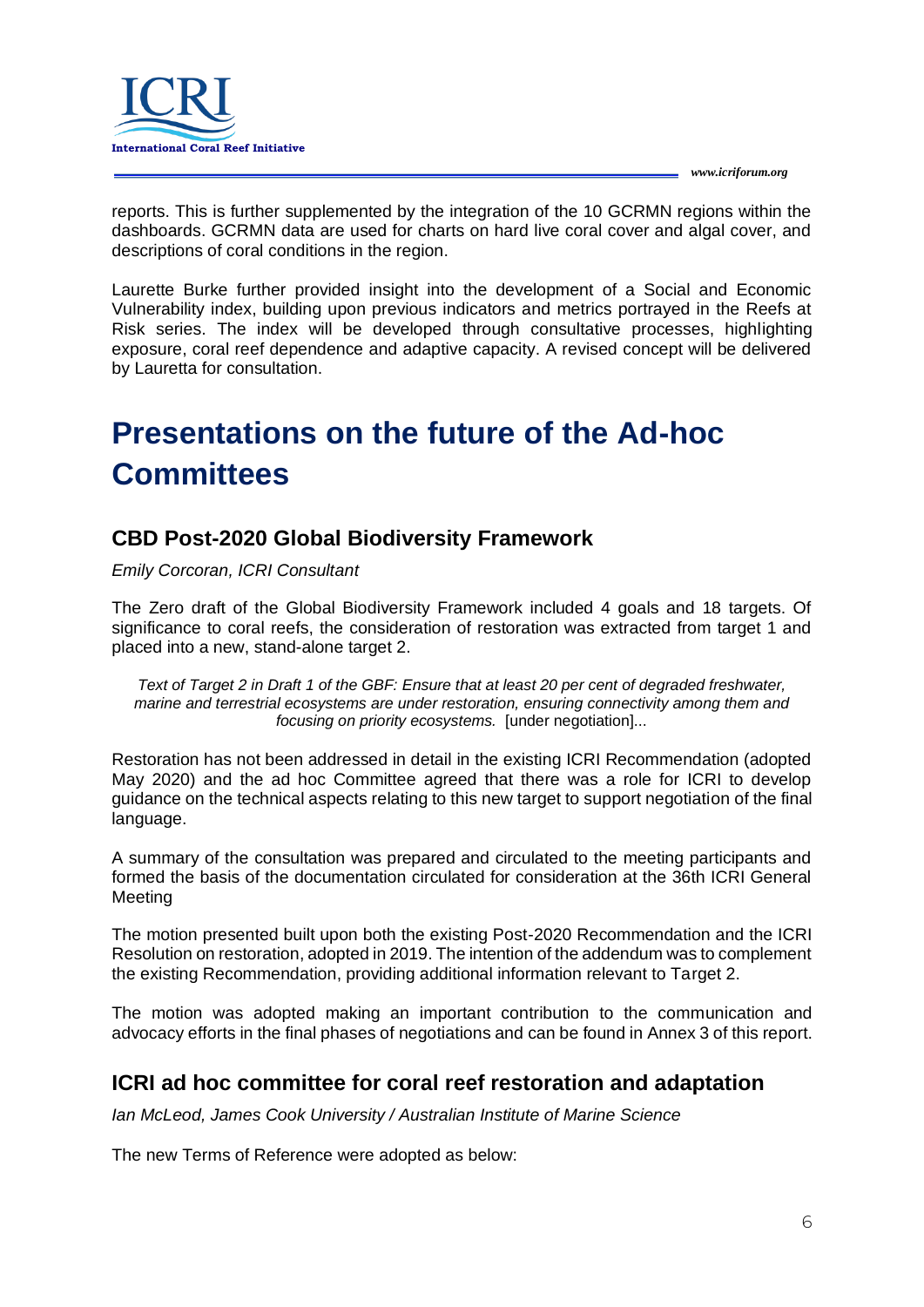

- Provide a coordinating mechanism for international collaboration on coral reef restoration research and development.
- Advocate for the use of best practice restoration techniques and highlight examples of relevant policy and legislation as part of a broader strategy that involves traditional management and reducing carbon emissions in order to maintain coral reef function, structure and resilience.
- Facilitate the transfer of new knowledge of restoration techniques to managers and restoration practitioners.
- Explore the option of creating a specific ICRI Network for coral restoration and adaptation
- Maintain the Restoration Hub on the ICRI website
- Support the UN Decade of Ocean Science and the UN Decade on Ecosystem Restoration to help prevent, halt and reverse the degradation of coral reef ecosystems worldwide by promoting science-based restoration, upscaling, monitoring and capacity building

If resources allow the ad hoc committee would also:

- Update materials based on experiences thus far and conduct mentored trainings using the Manager's Guide to Coral Reef Restoration Planning and Design
- Continue to work on recommendations in the National Academies of Sciences, Engineering and Medicine's: A Decision Framework for Interventions to Increase the Persistence and Resilience of Coral Reefs
- Train facilitators to conduct mentored trainings using the Manager's Guide to Coral Reef Restoration Planning and Design
- Support efforts to improve coral reef restoration monitoring

<span id="page-6-0"></span>The adopted Terms of Reference are available in annex 4.

# **Mapping the global funding landscape for coral reef restoration**

*Margaux Hein, ICRI Consultant*

A [new](https://d2ly-s04.na1.hubspotlinks.com/Btc/I7+113/d2ly-s04/VWPJFg8DftWzW7XtVjc47YVB_W74N_GZ4BTWjSN1-yX-t5knJ3V3Zsc37CgB8dW5crpXC3rJ60lW2n_mlQ415HLgW1jydfC8D3NNcVq5pq_1ZYFBQW39rVzb9cw7DvW1P9HwB1TZNh9W2-7xVb2Yg40rN7t6HKY3BMgrW1RK32X2bkgpQW4TVNTt20sCcHW2P7P2c4sQp_mW30nXfb6ZqhKyN2s26KgGJMXdW2D0lgT8cm-b1W47wqn58W1FsXW71mP055SgmJ4W2p3fqj65_3cwW6-ZG089ghySvW48Wh1K1rFktkN8JfvxpFc-lzW1CmLYk37RqKJW358Dn25bpH6zW8nSS5947vZ_XW2s6x3S2kNn_tW4Q6qmx78wMx1W2VmD1c2rMnBjW5p1hrx2RL0-7N39DD3pPYbf1W4crnbl9kH8Y2W4bzLJC1jMYGSW4pZWvH1lb3XkW2vtCqr6h1ZPZ35gg1) [report](https://d2ly-s04.na1.hubspotlinks.com/Btc/I7+113/d2ly-s04/VWPJFg8DftWzW7XtVjc47YVB_W74N_GZ4BTWjSN1-yX-t5knJ3V3Zsc37CgHFRW5rWH4z2Bq4H9W63f-Nx1WCV-QW7FJx3z2l94ZkN1Z2yTt568RNW2gmKCt4k3QzyW8b7T7h2WZ71-W475R_B3bzsLPW6TQ61Q1PlrQdW5w5DB11bpJG0W70Ryf46w95F7W7PYqpg1N5DtPVjcbZ13-kcWmW8WWLlZ26JLTcW41T9G6187NLsW5KtN8099HbBpN7xWmJksRxfTW8YVK0-5XRRVYW61jlXx39FLc7W13Kp0R8YkYnnW2L-pdm3SMJcmN5gl_nv4dr2sW8dVRF164YlzvW6GBFbB8pFkbqW8BZM0y5BDgG_W8LrSth57Gt46N4hqWyYhgXJGW4mmdj-4GC461W3Dp3WD3nkJGwVlvynt1pFjD_W7StvFk2WkX7zN9k4XyCyffj2V9X6kc1BtJcC33y61) by the [ICRI](https://d2ly-s04.na1.hubspotlinks.com/Btc/I7+113/d2ly-s04/VWPJFg8DftWzW7XtVjc47YVB_W74N_GZ4BTWjSN1-yX_33lSbtV1-WJV7CgZL_W8LB-bQ7nmQn9W1YytXW4tdDFkW6lv1r435kgyBW2wxmnz4g-h0fW1nKzVp7csXP4W68ScxQ4VLVjyN30nlJz98dFQW4BTm1t1B391KW2d9j8S1kbfTxN4J3dwHLHgq-W6z26k26k5WMrMV-qj219PvVW5dWsCH737wNYW86M5NH60rDVwW1kYdKq8Hvc6qVp9Dtt9dhp--W8mjy-W7zXrDnW7J7fgp3hPddxW66xL5F35g2S_W1F-NDQ2XRZp93hWK1) found that only US\$258 million has been invested in coral reef restoration - a small fraction of the US\$1.9 billion economic value reported for coral reefs and associated ecosystems.

## <span id="page-6-1"></span>**Ad Hoc Committee on Resilience-based Management**

*Katherine Martin, Great Barrier Reef Marine Park Authority*

One of the ad hoc Committee's key achievements is the publication of a policy brief addressed to decision makers on building resilience for coral reefs. A short, animated video was created subsequently to summarise the key messages of the policy brief, in an attempt to engage with a wider audience.

The amended Terms of Reference were adopted as below: Working with ICRI members, reef-bearing nations and relevant partners, the Committee will: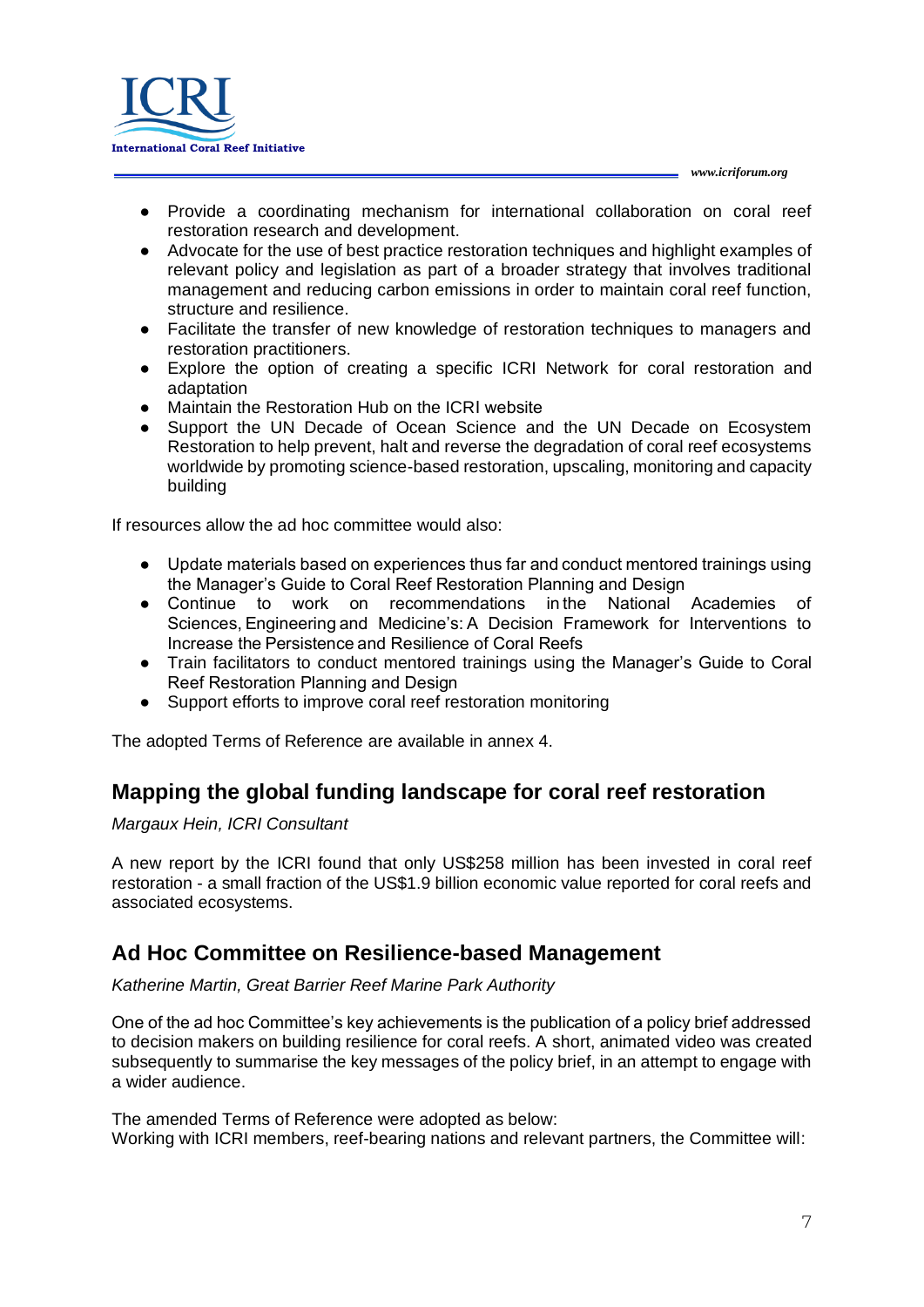

- 1. Assist members to identify and implement resilience-based management actions that support global biodiversity and sustainability targets, such as in the UN Sustainable Development Goals and the proposed CBD Global Biodiversity Framework.
- 2. Assist members to develop the necessary resources (tools, guidance, finance mechanisms, etc.) that support resilience-based management plans and policies.
- 3. Continue to share knowledge and expertise on implementing resilience-based management with members.
- 4. Develop closer linkages with the ad hoc Committee on Reef Restoration and the ad hoc Committee on developing a recommendation for a Post 2020 coral reef target

<span id="page-7-0"></span>The adopted Terms of Reference are available in annex 5.

# **New initiatives and the role of ICRI**

## <span id="page-7-1"></span>**The Coral Research & Development Accelerator Platform (CORDAP)**

*Jennifer Koss, NOAA*

In 2020, the G20 agreed to establish a global coral research and development (R&D) accelerator platform to bring together the best scientific minds from all over the world to scaleup next generation science and technology solutions for coral conservation and restoration.

Ther goal is to secure a future for tropical and cold-water coral reefs by uniting the best minds globally to accelerate and scale-up interdisciplinary research and development (R&D) efforts.

An International Committee of G20 nations, non-G20 nations, and international organizations will provide governance and oversight of CORDAP activities. In addition, a scientific advisory board consisting of renowned international coral reef scientists, managers and engineers provides guidance and recommendations on CORDAP's overall strategy, funding program priorities, resource allocation and deliverables.

All donations and contributions will go directly to coral restoration R&D activities.

Saudi Arabia and King Abdullah University of Science and Technology (KAUST) resource and support all aspects of the administrative functioning of CORDAP at their own cost.

# <span id="page-7-2"></span>**The Global Fund for Coral Reefs**

*Yabanex Batista, Global Fund for Coral Reefs*

In September 2020, the UN launched the first impact fund dedicated to SDG 14 and the only global blended finance mechanism for coral reefs, the Global Fund for Coral Reefs (GFCR). The fund will de-risk and unlock investments in the blue economy that benefit coral reefs. Aiming to close the coral reef funding gap, GFCR will directly invest \$625m and unlock billions more to strengthen reef resilience to climate change, address ecosystem threats and ensure their chance of survival.

The objective is to prevent extinction of the global coral reef biome in our lifetime, by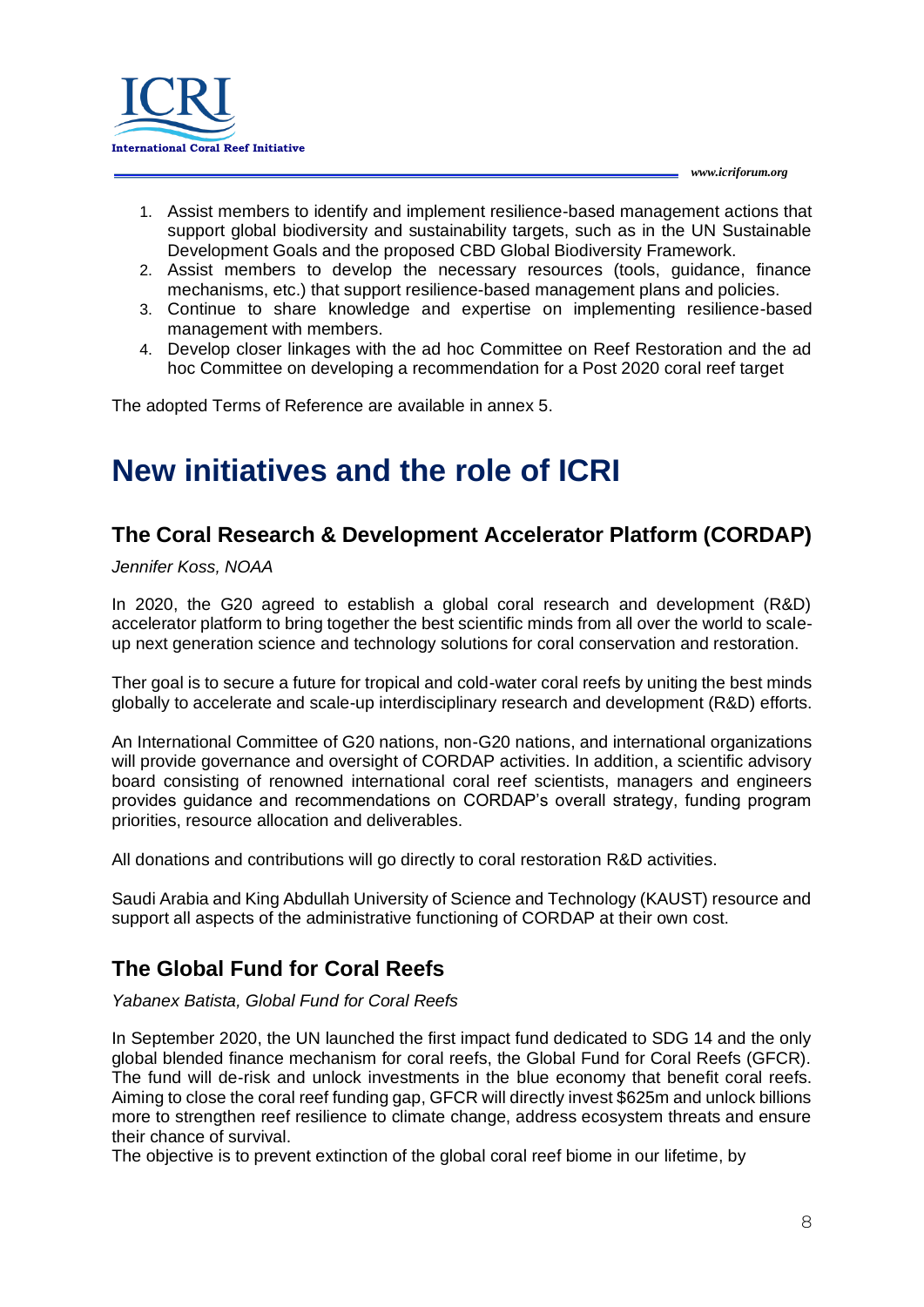

- (A) Investing in the most resilient reefs to give them a chance to recover and support the regeneration of other reef systems and
- (B) Reducing local drivers of degradation

UN Agencies, philanthropies, private investors and organizations have joined the GFCR Coalition to deliver on ecological, social and economic resilience. The tailored, expert-led programming approach will aim to produce measurable benefits in an initial pipeline of more than 25 coral-dependent developing countries.

Building on the most advanced scientific studies, including the 50 Reefs initiative and the Allen Coral Atlas, GFCR targets the most climate resilient reefs with the best chance of survival in developing countries.

Programmes launched in 2021:

- The Bahamas
- Fiji
- Philippines
- Papua New Guinea
- Kenya & Tanzania

Programmes on track to launch in 2022 (dependent on resource mobilisation and programme development):

- Brazil
- Colombia
- Dominican Republic
- Indonesia
- Madagascar
- Maldives
- Mozambique
- Seychelles
- Solomon Islands
- Sri Lanka
- Vietnam

Regional programmes:

- Micronesia
- Gulf of Aqaba (Egypt & Jordan)
- MesoAmerican Reef (Belize, Mexico, Honduras, Guatemala)
- Eastern Melanesia & Polynesia

<span id="page-8-0"></span>ICRI will act as co-chair of the Advisory Board.

# **Upcoming Events**

#### **[Our Ocean Conference, Palau,](https://ourocean2022.pw/) February 16th - 17th, in Palau** *Yimnang Golbuu, Palau International Coral Reef Center*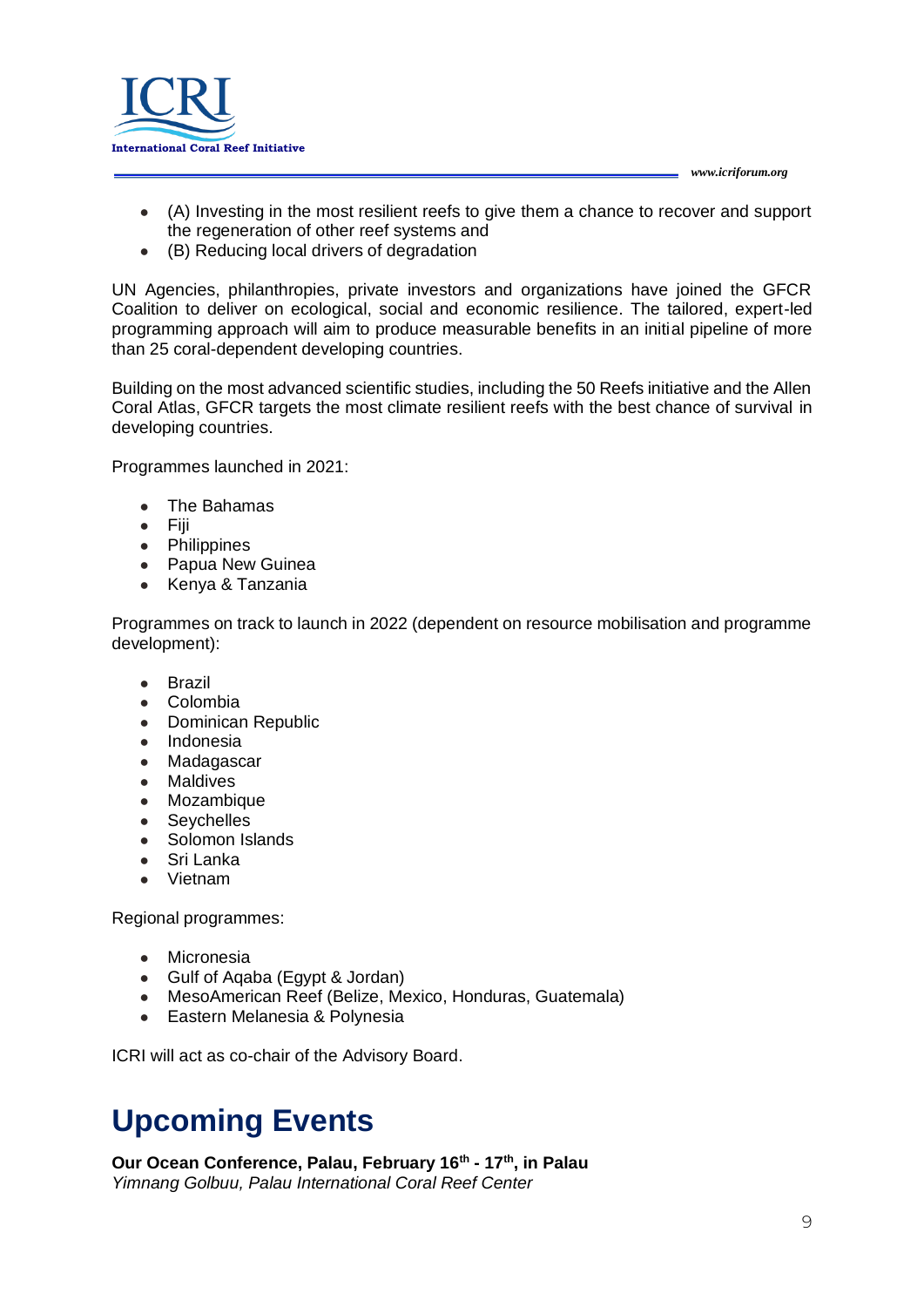

Our Ocean Conference is a global conference to foster momentum for ocean conservation. Its seventh edition is hosted by Palau, and it is the first time that the Our Ocean Conference will be hosted by a small island developing state. The theme of this year's conference is Local to Global Action for Our Ocean.

### **[UN Ocean Conference 2022,](https://www.un.org/en/conferences/ocean2022) June 27th - July 1st, in Lisbon, Portugal**

*Madhushree Chatterjee, Natural Resources and Interlinkages Branch, Division for Sustainable Division for Sustainable Development Goals, Department of Economic and Social Affairs*

The UN Ocean Conference 2022 is co-hosted by the Governments of Kenya and Portugal, following the General Assembly draft decision entitled "2022 United Nations Conference to Support the Implementation of Sustainable Development Goal 14: Conserve and sustainably use the oceans, seas and marine resources for sustainable development".

#### **[15th International Coral Reef Symposium,](https://www.icrs2022.de/) July 3rd - 8 th in Bremen, Germany** *Andrea Grottoli, ICRS*

The 15th International Coral Reef Symposium is the primary international conference on coral reef science, conservation and management, bringing together leading scientists, early career researchers, conservationists, ocean experts, policy makers, managers and the public.

#### [World Wetlands Day, 2](https://www.worldwetlandsday.org/)<sup>nd</sup> February 2022, observed globally

*Jerker Tamelander, Ramsar*

World Wetlands Day will be observed as a United Nations international day for the first time on the 2<sup>nd</sup> of February 2022, following its adoption by the General Assembly on 30<sup>th</sup> August 2021.

A new [report,](https://www.global-wetland-outlook.ramsar.org/) the Global Wetland Outlook: Special Edition 2021, by the Convention on Wetlands, was also introduced during the General Meeting. It shows that wetlands offer unmatched opportunities for reducing emissions, adapting to climate impacts and reversing biodiversity loss.

### **[Reef Futures 2022,](https://reeffutures.com/coralrestorationconsortium/frontend/reg/thome.csp?pageID=44&eventID=1&traceRedir=2) September 26th - 30th, Key Largo, FL, USA**

*Tali Vardi, NOAA Coral Reef Conservation Program*

Reef Futures is the only venue that brings together coral restoration practitioners, researchers, students, and resource managers from around the world to share the latest techniques, technologies, and science to dramatically scale-up the impact and reach of coral reef restoration.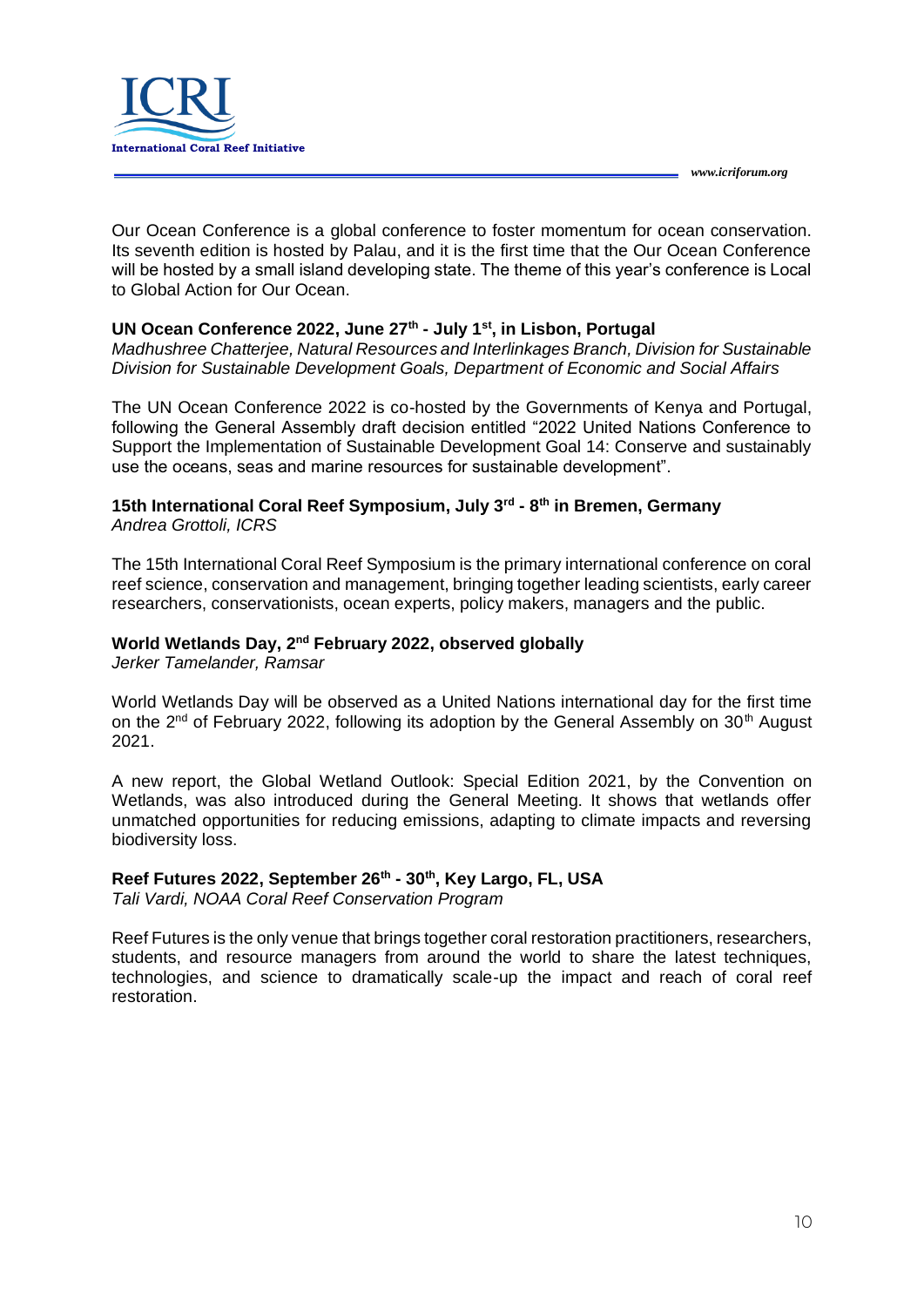

# <span id="page-10-0"></span>**Annexes**

- Annex 1 Agenda
- Annex 2 List of participants
- Annex 3 Addendum to the ICRI Recommendation on the inclusion of coral reefs and related ecosystems within the CBD Post-2020 Global Biodiversity Framework
- Annex 4 Resolution to extend the ICRI ad hoc committee for coral reef restoration and adaptation
- Annex 5 Resolution to extend the ICRI Ad Hoc Committee on Resilience-based Management

| Day 1      |                           | 13th December 2021                                     |                                                                                                                                                   |
|------------|---------------------------|--------------------------------------------------------|---------------------------------------------------------------------------------------------------------------------------------------------------|
| Time (EST) | <b>Minutes</b><br>(hh:mm) | Item                                                   | Speaker(s)                                                                                                                                        |
| 16:00      | 00:10                     | Welcome from the USA                                   | Christine<br>Dawson,<br><b>Department of State</b>                                                                                                |
|            |                           | <b>New Member Presentations</b>                        |                                                                                                                                                   |
| 16:10      | 00:08                     | Kingdom of Saudi Arabia                                | Mohammed<br>Ali<br>Qurban,<br>CEO National Center for<br>Wildlife.                                                                                |
| 16:18      | 00:08                     | <b>Commonwealth Secretariat</b>                        | <b>Nick</b><br>Hardman-Mountford,<br><b>of</b><br>Head<br><b>Oceans</b><br>and<br><b>Natural</b><br>Resources,<br><b>Commonwealth Secretariat</b> |
| 16:26      | 00:08                     | Gulf<br>Caribbean<br>and<br><b>Fisheries Institute</b> | Robert Glazer, Gulf and<br>Caribbean<br><b>Fisheries</b><br>Institute                                                                             |
|            |                           | <b>Presentation of the Plan of Action</b>              |                                                                                                                                                   |
| 16:34      | 00:30                     | Presentation of the Plan of<br>Action                  | Christine<br>Dawson,<br><b>Department of State</b><br>Jennifer Koss, NOAA                                                                         |
| 17:04      | 00:15                     | Questions and discussion                               |                                                                                                                                                   |
| 17:19      | 00:10                     | <b>Break</b>                                           |                                                                                                                                                   |
|            |                           |                                                        |                                                                                                                                                   |

### **Annex 1 – Agenda**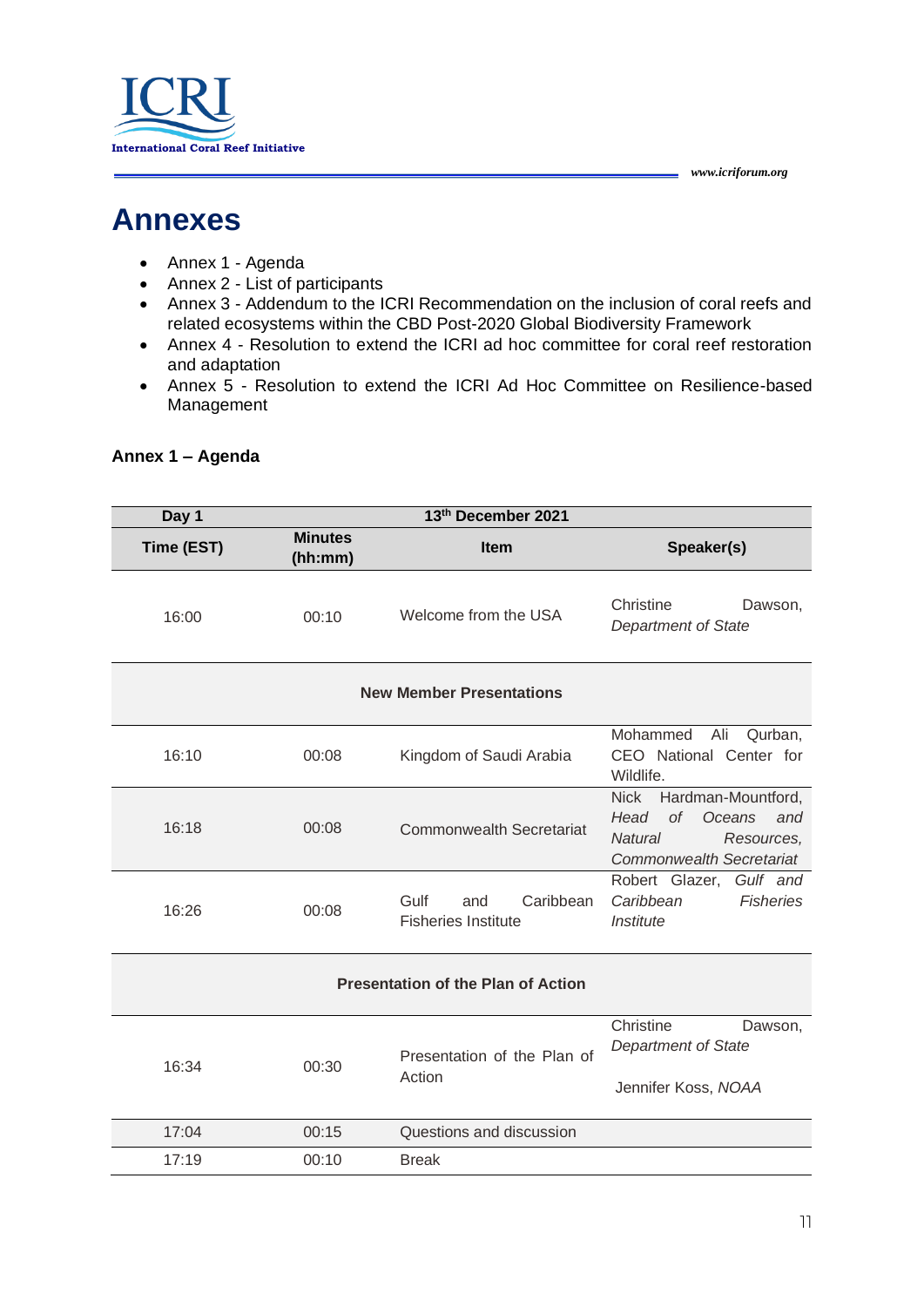

|       |       | The Global Coral Reef Monitoring Network                                                                                               |                                                                                                    |
|-------|-------|----------------------------------------------------------------------------------------------------------------------------------------|----------------------------------------------------------------------------------------------------|
| 17:29 | 00:30 | Reef<br>Global<br>Coral<br><b>Monitoring Network</b>                                                                                   | Souter, Australian<br>David<br>Institute of Marine Science                                         |
| 17:36 | 0:07  | Status and Trend of East<br>Asian Coral Reefs                                                                                          | Yohei Mori, Ministry of the<br>Environment, Japan                                                  |
| 18:06 | 00:10 | <b>GCRMN</b> monitoring analysis<br>at the national level                                                                              | Serge Planes, Centre<br>de<br>Recherches Insulaires<br>et<br>Observatoire<br>de<br>l'Environnement |
| 18:16 | 00:10 | <b>WRI</b><br><b>GCRMN</b><br>regional<br>dashboard<br>& Social and<br>Economic Vulnerability to<br>Coral Reef Degradation and<br>Loss | World<br>Lauretta<br>Burke,<br>Resource Institute                                                  |
|       |       |                                                                                                                                        |                                                                                                    |
| 18:26 | 00:05 | First day closing remarks                                                                                                              | Jennifer Koss, NOAA                                                                                |

| Day 2      |                           | 15th December 2021 |            |
|------------|---------------------------|--------------------|------------|
| Time (EST) | <b>Minutes</b><br>(hh:mm) | <b>Item</b>        | Speaker(s) |

#### **Presentations on the future of the Ad-hoc Committees**

| 16:00 | 00:20 | Post-2020                            | coral | reef | Emily      | Corcoran,                            | <b>ICRI</b> |
|-------|-------|--------------------------------------|-------|------|------------|--------------------------------------|-------------|
|       |       | recommendation                       |       |      | Consultant |                                      |             |
|       |       |                                      |       |      | University | lan McLeod, James Cook<br>$\sqrt{2}$ | Australian  |
| 16:20 | 00:20 | Restoration                          |       |      |            | Institute of Marine Science          |             |
|       |       |                                      |       |      | Margaux    | Hein,                                | <b>ICRI</b> |
|       |       |                                      |       |      | Consultant |                                      |             |
|       |       | Resilience-based                     |       |      | Katherine  | Martin,                              | Great       |
| 16:40 | 00:20 | Management                           |       |      | Authority  | Barrier Reef Marine Park             |             |
|       |       |                                      |       |      |            |                                      |             |
| 17:00 | 00:15 | Discussion of the Plan of            |       |      |            |                                      |             |
|       |       | Action (members open floor)          |       |      |            |                                      |             |
| 17:15 | 00:10 | Break (10 mins)                      |       |      |            |                                      |             |
|       |       |                                      |       |      |            |                                      |             |
|       |       | New initiatives and the role of ICRI |       |      |            |                                      |             |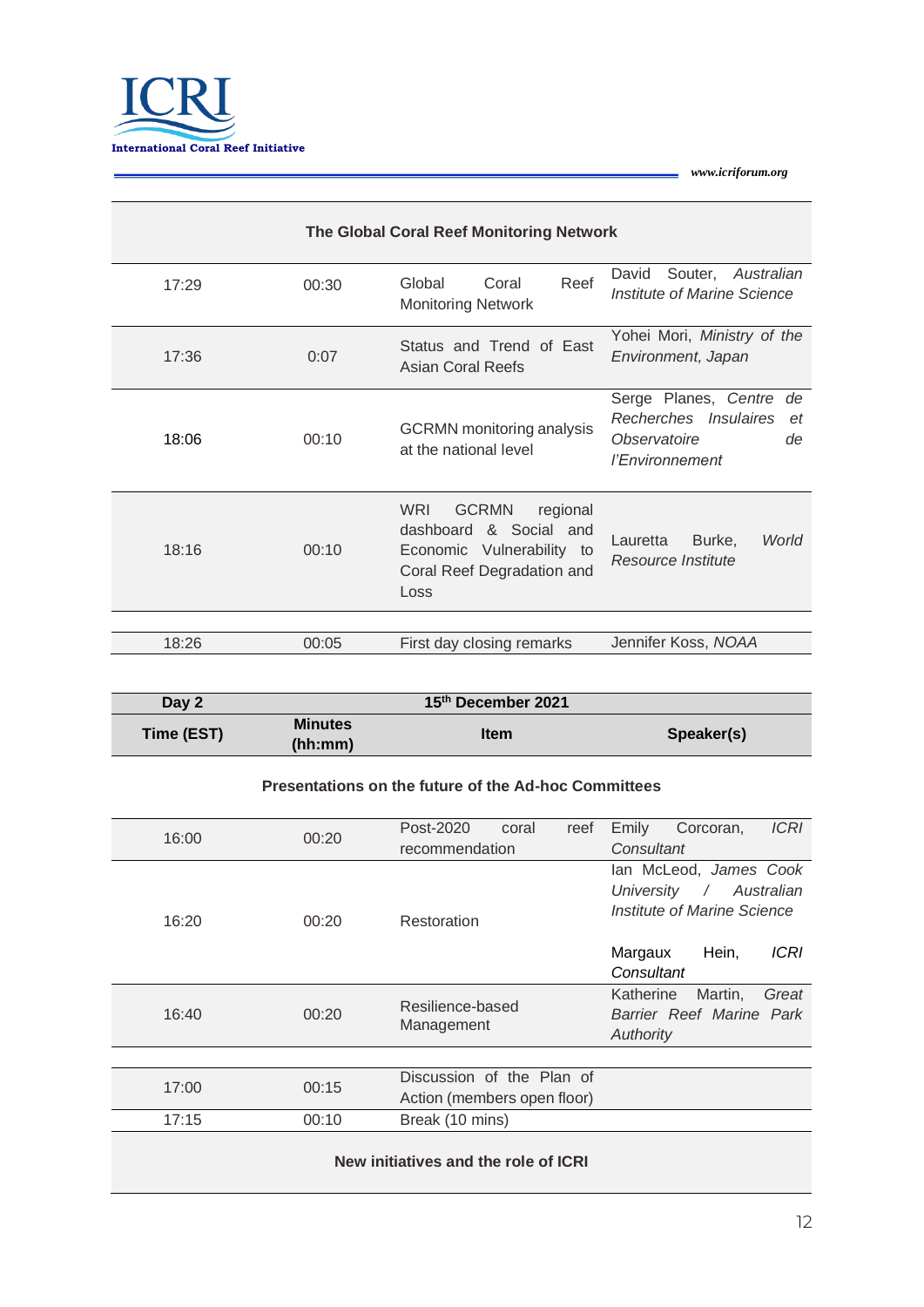

| 17:25 | 00:15 | The Coral Research &<br>Development Accelerator Jennifer Koss, NOAA<br>Platform (CORDAP) |                                                           |
|-------|-------|------------------------------------------------------------------------------------------|-----------------------------------------------------------|
| 17:40 | 00:15 | The Global Fund for Coral<br>Reefs                                                       | Global<br>Yabanex Batista,<br><b>Fund for Coral Reefs</b> |

### **Upcoming Events**

| 17:55 | 00:05 | Conference,<br>Ocean<br>Our<br>Palau                         | Yimnang<br>Golbuu,<br>Palau<br>International Coral<br>Reef<br>Center                                                                                                                         |
|-------|-------|--------------------------------------------------------------|----------------------------------------------------------------------------------------------------------------------------------------------------------------------------------------------|
| 18:00 | 00:05 | UN Ocean Conference 2022                                     | Madhushree<br>Chatterjee,<br>Resources<br>Natural<br>and<br>Interlinkages<br>Branch,<br>Division for<br>Sustainable<br>Development<br>Goals,<br>Department of Economic<br>and Social Affairs |
| 18:05 | 00:05 | International<br>Coral<br>15 <sub>th</sub><br>Reef Symposium | Andrea Grottoli, ICRS                                                                                                                                                                        |
| 18:10 | 00:05 | World Wetlands<br>Day, 02<br>February 2022                   | Jerker Tamelander, Ramsar                                                                                                                                                                    |
| 18:15 | 00:05 | Reef Futures 2022                                            | Tali Vardi, NOAA Coral<br><b>Reef Conservation Program</b>                                                                                                                                   |
|       |       |                                                              |                                                                                                                                                                                              |
| 18:20 | 00:10 | for<br><b>Next</b><br>the<br>steps<br>Secretariat            | Christine<br>Dawson,<br><b>Department of State</b>                                                                                                                                           |
| 18:30 | 00:15 | Questions & discussion                                       |                                                                                                                                                                                              |
| 18:45 | 00:05 | Closing remarks                                              | Monica Medina, Assistant<br>Secretary of State<br>for<br>Oceans, Environment and<br>Science                                                                                                  |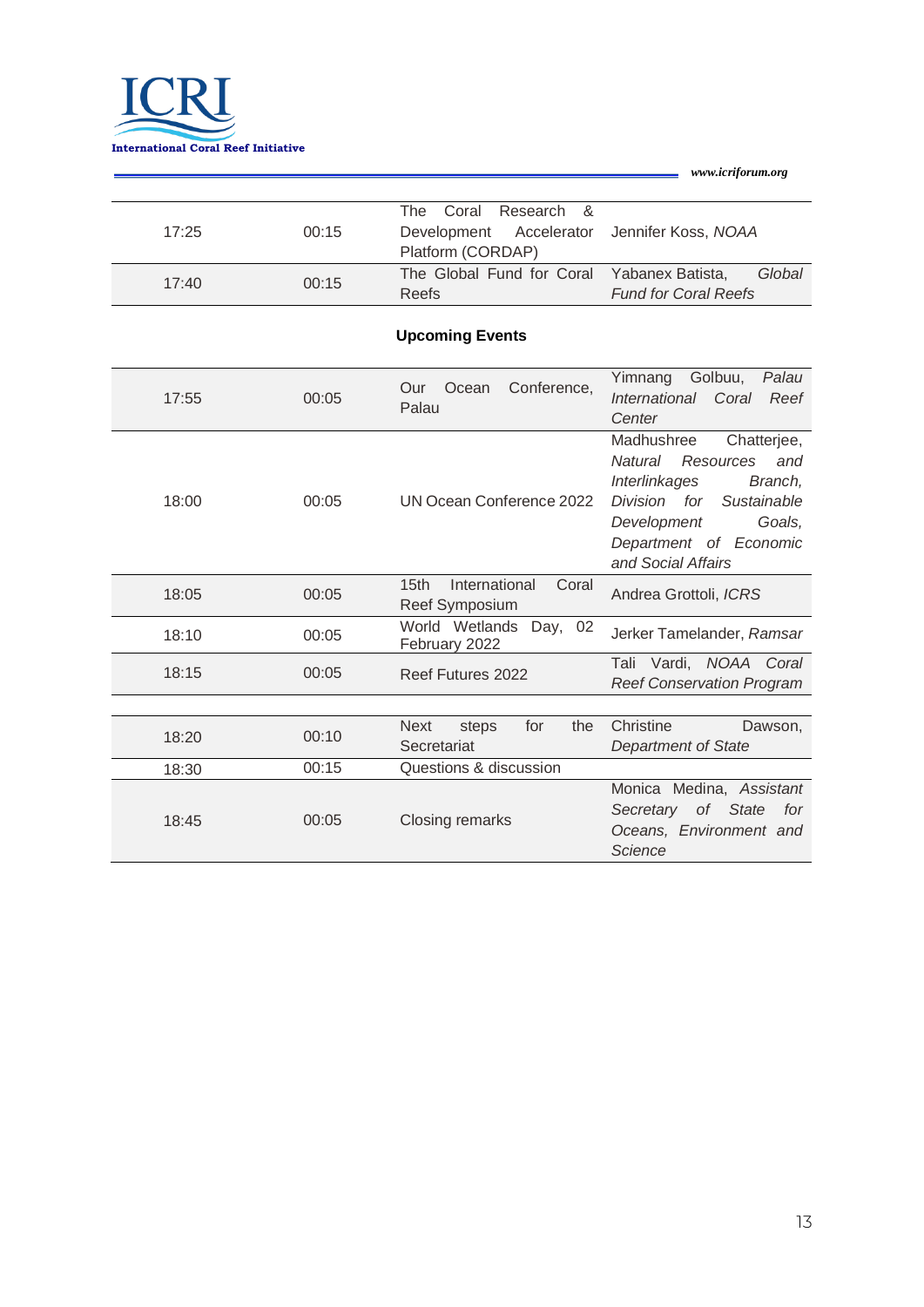

 $\overline{\phantom{0}}$ 

### **Annex 2 - List of participants**

| <b>Name</b>                | <b>Title/Organization</b>                                                               |
|----------------------------|-----------------------------------------------------------------------------------------|
| AGOSTINHO, Ana             | Mirpuri Foundation                                                                      |
| AMER, Maher                | <b>PERSGA</b>                                                                           |
| AMIR, Fathimath Hana       | Maldives Marine Research Institute                                                      |
| ARDRON, Jeff               | Adviser - Ocean Governance                                                              |
| ATTALLA, Tamer             | <b>Egyptian Environmental Affairs Agency</b>                                            |
| <b>BARDOUX, Pierre</b>     | UN MPTFO - Global Fund for Coral Reefs, Head of                                         |
|                            | Secretariat                                                                             |
| BATISTA, Yabanex           | Deputy Head of Secretariat, Global Fund for Coral<br><b>Reefs</b>                       |
| <b>BELL, Catherine</b>     | Head of Marine Species Conservation - DEFRA                                             |
| <b>BREWSTER, Leo</b>       | <b>Coastal Zone Management Unit</b>                                                     |
| BRIGDALE, Amanda           | Climate and Environment Policy Branch   Climate<br>Change and Sustainability Division   |
|                            | Department of Foreign Affairs and Trade                                                 |
| <b>BURKE, Lauretta</b>     | <b>World Resources Institute</b>                                                        |
| <b>CAREMIER, Benedicte</b> | <b>European Commission</b>                                                              |
| CHATTERJEE, Madhushree     | United Nations / UN Ocean Conference                                                    |
| CIALACU, Ioana             | Policy Analyst/ Environment and Climate Change<br>Canada                                |
| CLARK, Erinn               | Mote Marine Laboratory                                                                  |
| CONRADO, María Paula       | <b>AIDA</b>                                                                             |
| COOPER, Chuck              | Managing Director, Policy and Government<br>Relations, Vulcan Inc.                      |
| <b>CORCORAN, Emily</b>     | <b>ICRI Consultant</b>                                                                  |
| CROSBY, Michael            | President & CEO Mote Marine Laboratory &<br>Aquarium                                    |
| <b>CURTIS, Monique</b>     | Manager, Ecosystems Management/National<br><b>Environment and Planning Agency</b>       |
| DALLISON, Tom              | <b>International Coral Reef initiative</b>                                              |
| DAWSON, Christine          | <b>US State Department</b>                                                              |
| DAYANA, Nicol              | Ministerio de Medio Ambiente y Desarrollo<br>Sostenible                                 |
| DEGEMMIS, Alfred           | Associate Director, International Policy, Wildlife<br><b>Conservation Society (WCS)</b> |
| DERI, Wilfrid              | Ministère d'Etat - Département des relations                                            |
|                            | extérieures et de la coopération                                                        |
| DIEZ, Sylvia Michele       | world bank                                                                              |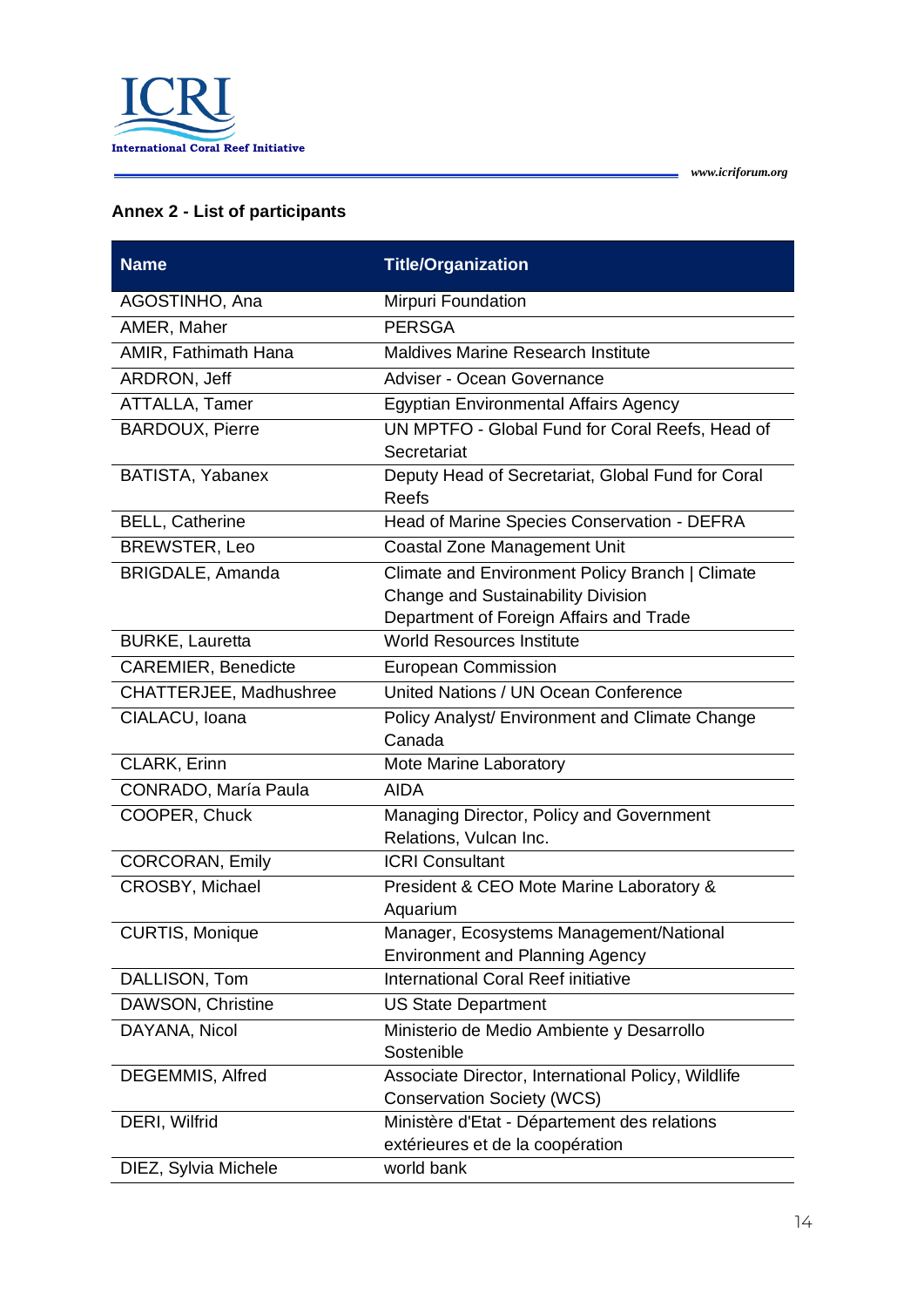

L

| DOMÍNGUEZ, Karen           | Ministerio de Ambiente de Panamá                          |
|----------------------------|-----------------------------------------------------------|
| DUARTE, Carlos M.          | Executive Director (interim), Global Coral Reef           |
|                            | R&D Accelerator Platform / KSA                            |
| FAQEEHA, OSAMA             | The Deputy Minister for Environment, KSA                  |
| FOX, Helen                 | <b>Conservation Science Director, Coral Reef Alliance</b> |
| FRANCISCO ALBERTO,         | Confederacion Mundial de Actividades Subacuaticas         |
| Lacase                     | <b>CMAS</b>                                               |
| FREW, Scot                 | <b>NOAA</b>                                               |
| FURBY, Kathryn             | <b>US State Department</b>                                |
| FYFFE, Theresa             | <b>Great Barrier Reef Foundation</b>                      |
| GILLARD, Elle              | <b>UNESCO World Heritage Marine Programme</b>             |
| GLAZER, Robert             | <b>Executive Director/Gulf and Caribbean Fisheries</b>    |
|                            | Institute                                                 |
| GOLBUU, Yimnang            | Palau International Coral Reef Center                     |
| GOLD, Maya                 | Manager International Oceans Policy, Fisheries and        |
|                            | Oceans Canada                                             |
| GOUGH, Charlotte           | <b>Technical Advisor Fisheries Management and</b>         |
|                            | <b>Conservation, Blue Ventures</b>                        |
| <b>GRIMSDITCH, Gabriel</b> | Programme Management Officer, UNEP                        |
| <b>GROTTOLI, Andrea</b>    | <b>International Coral Reef Society</b>                   |
| HARDING, Simon             | <b>ICRS</b>                                               |
| HARDMAN-MOUNTFORD, Nick    | <b>Head of Oceans and Natural Resources</b>               |
| HARVEY, Chloe              | The Reef-World Foundation                                 |
| HAWARI DJOHANI, Safira     | <b>EXECUTIVE DIRECTOR CORAL TRIANGLE</b>                  |
| Warili                     | <b>CENTER</b>                                             |
| HAWKRIDGE, Jane            | Head, International Implementation, Joint Nature          |
|                            | <b>Conservation Committee</b>                             |
| HEIN, Margaux              | <b>MER Research &amp; Consulting</b>                      |
| HOBSON, Anthony            | <b>IUCN</b>                                               |
| JACOB, Florina             | Coral Guardian                                            |
| JOHNSON, Margaret          | General Manager, Great Barrier Reef Marine Park           |
|                            | Authority                                                 |
| KETTLER, Amanda            | <b>Policy Analyst</b>                                     |
| KIMURA, Tadashi            | <b>GCRMN East Asia Region / Japan Wildlife Research</b>   |
|                            | Center                                                    |
| KOSS, Jennifer             | NOAA / ICRI Chair                                         |
| LEVY, Jessica              | Director of Restoration Strategy, Coral Restoration       |
|                            | Foundation                                                |
| LYSENKO, Nina              | ministerio de medio ambiente y recursos naturales         |
| <b>MARTIN, Katherine</b>   | <b>GBRMPA</b>                                             |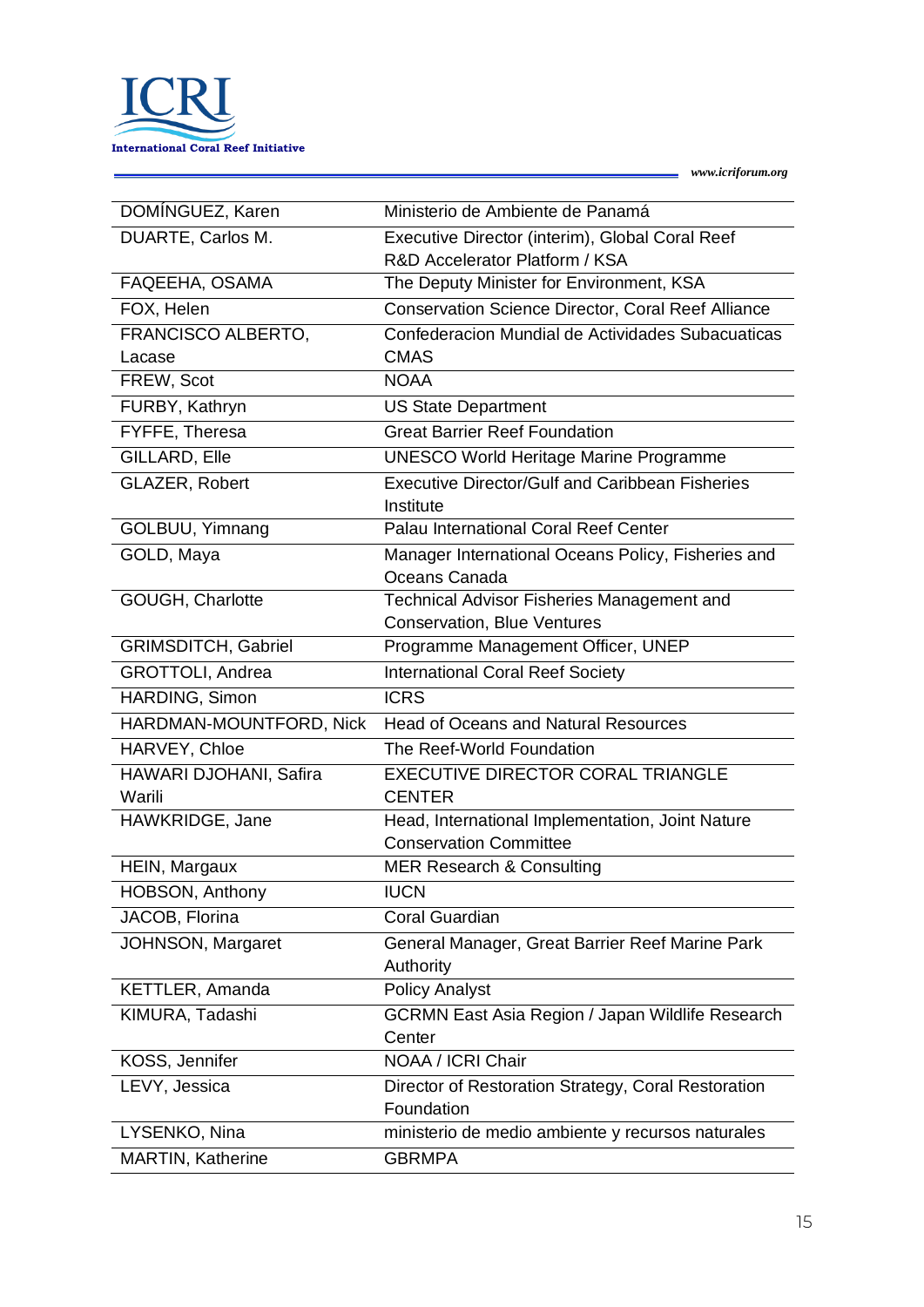

L

| <b>MATATIKEN, Denis</b>   | MINISTRY OF AGRICULTURE, CLIMATE CHANGE                 |
|---------------------------|---------------------------------------------------------|
|                           | & ENVIRONMENT - ENVIRONMENT                             |
|                           | <b>DEPARTMENT</b>                                       |
| MCLEOD, lan               | Principal Research Fellow/ James Cook University        |
| MEAKINS, Bryony           | <b>JNCC</b>                                             |
| MÉNDEZ VENEGAS, Mauricio  | Ministry of Environment and Energy, Costa Rica          |
| MOHD RAJUDDIN, Dr. Mohd   | Executive Director/Coral Triangle Initiative on Coral   |
| Kushairi                  | Reefs, Fisheries and Food Security (CTI-CFF)            |
|                           | <b>Regional Secretariat</b>                             |
| <b>MORENO, Andres</b>     | Ministerio de Ambiente                                  |
| MORI, Yohei               | Examiner/Ministry of the Environment, Japan             |
| MOUMOU, Kevin             | Ministry of Agriculture Climate Change and              |
|                           | Environment                                             |
| MTUI, Rose Sallema        | National Environment Management Council                 |
| MUHANDO, Christopher A.   | University of Dar es Salaam                             |
| NGUYEN, Long              | Institute of Oceanography                               |
| OBURA, David              | <b>CORDIO East Africa</b>                               |
| <b>OCHSENDORF, Anne</b>   | Federal Ministry for the Environment, Nature            |
|                           | <b>Conservation and Nuclear Safety</b>                  |
| PADOVANI FERREIRA,        | <b>Federal University of Pernambuco</b>                 |
| <b>Beatrice</b>           |                                                         |
| PEBAYLE, Antoine          | Policy Officer / Ministry for the ecological Transition |
| PIVARD, Sandrine          | SPAW-RAC                                                |
| PLANES, Serge             | <b>CRIOBE-CNRS</b>                                      |
| PORTER, Sean              | Oceanographic Research Institute                        |
| PRISLAN, Heidi            | Commonwealth Secretariat / Blue Charter Adviser         |
| PRUCKNER, Sara            | UNEP-WCMC                                               |
| QUINTAS, Yulieth          | Ministerio de Ambiente de Panamá                        |
| QURBAN, Mohammed Ali      | <b>CEO National Center for Wildlife</b>                 |
| Qurban                    |                                                         |
| RODRIGUEZ SALCIE, Ricardo | Ministerio de Medio Ambiente y Recursos Naturales       |
| Aquiles                   |                                                         |
| RODRÍGUEZ, Ana Lorena     | Ministerio de Ambiente                                  |
| SAAVEDRA, Gennevy         | Panama                                                  |
| SADKOWSKY, Teresa         | <b>Great Barrier Reef Marine Park Authority</b>         |
| SAMAAI, Toufiek           | Dr / DFFE Oceans and Coasts Research                    |
| SATOA, Maria              | <b>MINISTRY OF NATURAL RESOURCES &amp;</b>              |
|                           | <b>ENVIRONMENT</b>                                      |
| SELU, Fimareti            | Marine Conservation Officer/Ministry of Natural         |
|                           | <b>Resources and Environment</b>                        |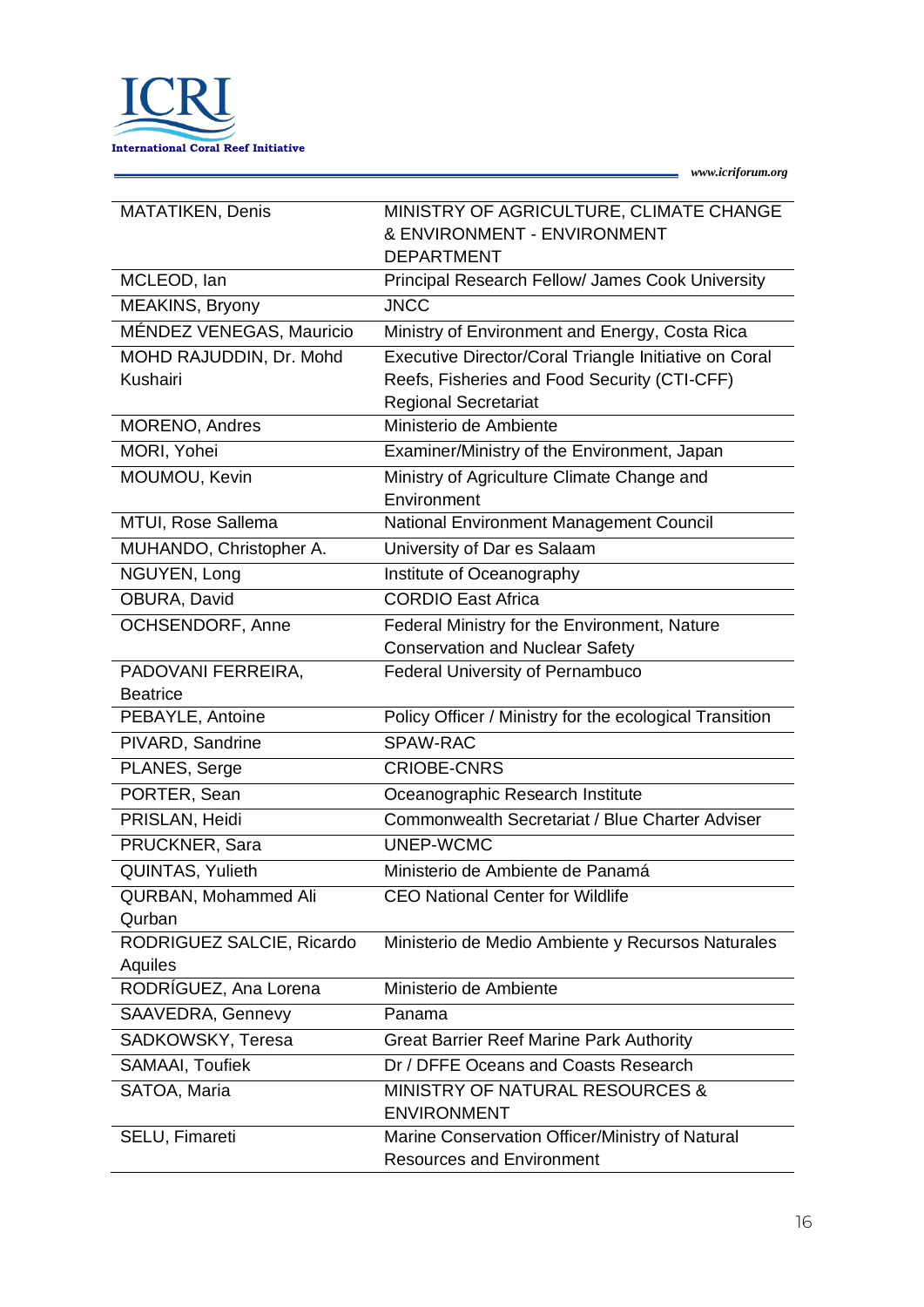

 $\overline{a}$ 

| SITSABESHAN, Subaskar         | <b>Blue Charter Outreach Coordinator</b>                                          |
|-------------------------------|-----------------------------------------------------------------------------------|
| SMITH, David                  | <b>MARS</b>                                                                       |
| SOKOLOVE, Diana               | Conservation Program Director/Coral Reef Alliance                                 |
| SOUTER, David                 | Global Coordinator, GCRMN and Chief Research                                      |
|                               | Officer, AIMS                                                                     |
| STAUB, Francis                | <b>ICRI Global Cooridnator</b>                                                    |
| SUCKOO, Richard               | <b>Coastal Zone Management Unit</b>                                               |
| TAMELADER, Jerker             | Director, Science and Policy, Secretariat of the<br><b>Convention on Wetlands</b> |
| TAMLYN, Coco                  | <b>Coral Guardian</b>                                                             |
| TANAKA, Eiji                  | Mr/Ministry of the Environment                                                    |
| TELEKI, Kristian              | <b>World Resources Institute</b>                                                  |
| <b>TOUCHON, Marie</b>         | <b>Blue Pangolin Consulting</b>                                                   |
| TOWLE, Erica                  | National Coral Reef Monitoring Program Coordinator                                |
| <b>TREJOS-LASSO, Lissette</b> | Miniterio de Ambiente de Panama- Sea and Coastal<br><b>Divition</b>               |
| <b>TRUDEAU, Nicole</b>        | Strategic Engagement Lead, Global Fund for Coral<br>Reefs, UN MPTFO               |
| TURTLE, Lara                  | Defra                                                                             |
| <b>TYLEY, Harriet</b>         | <b>Coral Cay Conservation</b>                                                     |
| VALCARCEL, Andrea             | Ministry of Environment and Natural Resources                                     |
|                               |                                                                                   |
| VAN WYNGAARDEN, Jason         | Policy Advisor, Environment and Climate Change<br>Canada                          |
| VARDI, Tali                   | <b>Executive Coordinator / Coral Restoration</b>                                  |
|                               | Consortium                                                                        |
| WELLS, Sue                    | <b>ICRS</b>                                                                       |
| WIENER, Jean                  | Executive Director, Fondation pour la Protection de                               |
|                               | la Biodiversite Marine                                                            |
| <b>WINTERS, Scott</b>         | Coral Restoration Foundation / Coral Restoration                                  |
|                               | Consortium                                                                        |
| DAVIES, Peter                 | Secretariat of the Pacific Regional Environmental<br>Programme                    |
| MULLER, Erinn                 | Mote Marine Laboratory                                                            |
| YEEMIN, Thamasak              | Ramkhamhaeng University, Thailand                                                 |
| ROCLE, Nicolas                | Marine Conservation Specialist - SPREP                                            |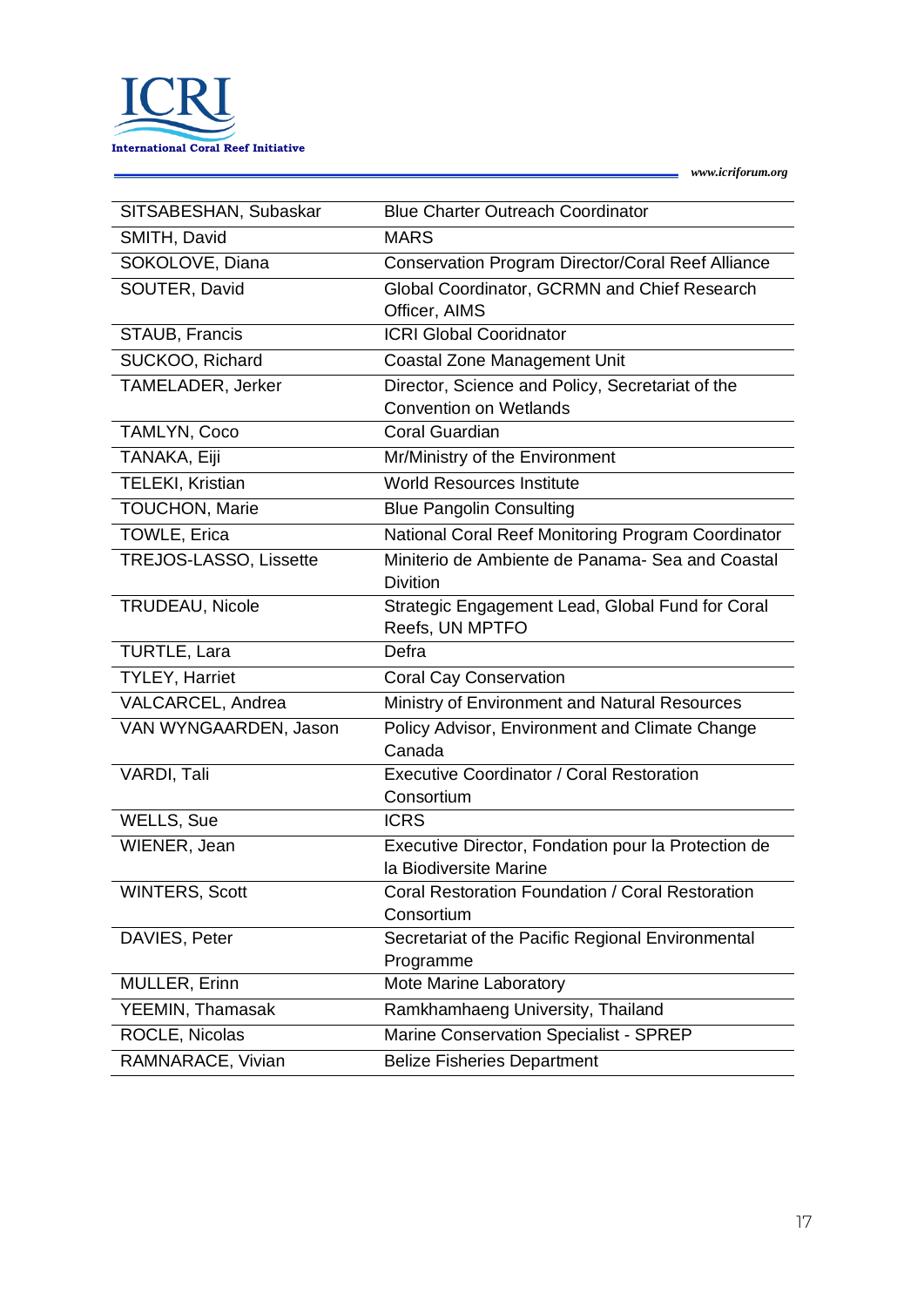*www.icriforum.org*



**Annex 3 - Addendum to the ICRI Recommendation on the inclusion of coral reefs and related ecosystems within the CBD Post-2020 Global Biodiversity Framework**



#### **Addendum to the ICRI Recommendation on the inclusion of coral reefs and related ecosystems within the CBD Post-2020 Global Biodiversity Framework**

*Adopted at the 36 th ICRI General Meeting (online), December 2021*

Recognising the International Coral Reef Initiative (ICRI) decision at its 34<sup>th</sup> ICRI General Meeting that there is an urgent and continued need for action to address coral reef issues in the post-2020 Global Biodiversity Framework;

*Noting* that the Post-2020 Global Biodiversity Framework and its associated monitoring framework provide an important opportunity to deliver focused, strategic action to safeguard coral reef ecosystems from further decline and drive progress towards a future of living in harmony with nature;

*Recalling* the decision by ICRI in May 2020 to adopt the Recommendation on the inclusion of coral reefs and related ecosystems within the CBD Post-2020 Global Biodiversity Framework and noting that this addendum forms a part of this Recommendation;

*Welcoming* the progress of the ICRI ad hoc Committee to engage with and contribute to the CBD Process in line with Decision 14/34 of the Convention on Biological Diversity;

*Noting* that the First Draft of the Global Biodiversity Framework includes a new target the focuses on restoration this addendum provides additional recommendations relevant to this particular issue;

*Recalling* the 2019 ICRI Resolution to update the 2005 ICRI resolution on artificial coral reef restoration and rehabilitation;

*Noting* the results of the 6th Status of the Coral Reefs of the World report (GCRMN, 2021), demonstrated a continuing decline of the state of coral reefs, combined with projections for continued impacts from climate change, restoration will comprise an important management option for the persistence of coral reefs;

**The International Coral Reef Initiative**: Calls upon its members and other relevant stakeholders to take into account the information provided as Appendix 1 to ensure:

- 1. The language of target 1 of the GBF calls for the retention and safeguarding of vulnerable ecosystems and the language of target 2 sets ambitions that drive restoration actions that are appropriate for coral reef ecosystems;
- 2. The adoption of an appropriate indicator within the monitoring framework of the Global Biodiversity Framework to ensure accountability and measurability in delivering progress against this target for coral reef ecosystems;

#### **Appendix 1: Detailed recommendations with regards to Target 2 of the Global Biodiversity Framework**

**ICRI notes** the need for an integrative approach to the management of interconnected ecosystems and recognises the beneficial impacts of co-locating ecosystem restoration efforts.

*Explanatory note: The restoration of other ecosystems (associated ecosystems or those located from ridge to reef) has been demonstrated to have benefits for coral reefs (e.g. restoring forests*

1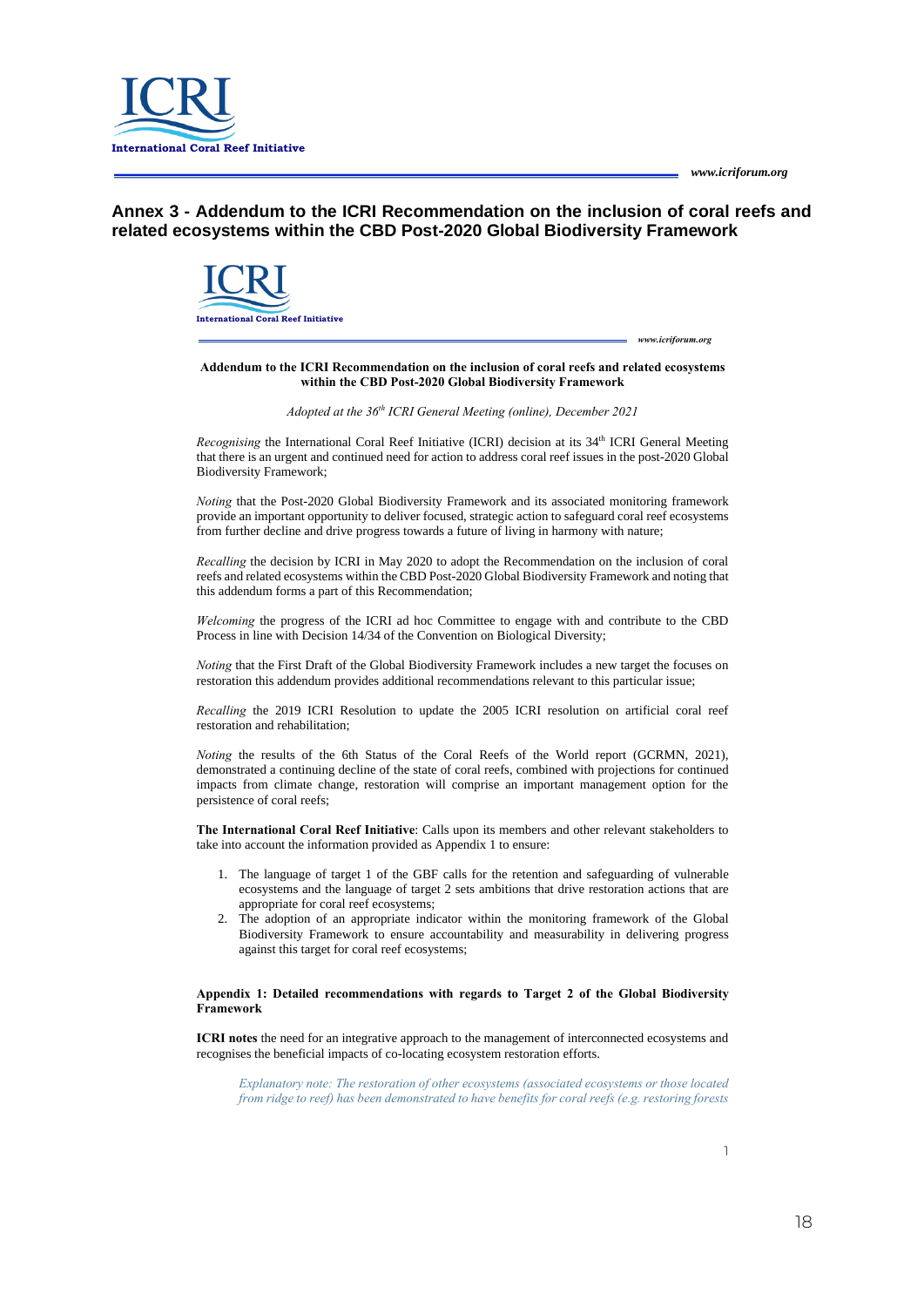

**Annex 4 - Resolution to extend the ICRI ad hoc committee for coral reef restoration and adaptation**



*www.icriforum.org*

#### **Resolution to extend the ICRI ad hoc committee for coral reef restoration and adaptation**

*Adopted at the 36 th ICRI General Meeting (online), December 2021*

In response to the acceleration in coral reef declines, there is growing recognition that traditional coral reef management approaches alone are not sufficient to counter the increasingly frequent stresses imposed by a changing climate. This has led to a surge in interest in active interventions to restore, protect and increase the resilience of coral reefs, and funding to support these efforts.

The ICRI Plan of Action 2018-2020 called for the promotion of leading reef restoration practices by facilitating partnerships, investment and capacity-building among ICRI members. ICRI established an *Ad Hoc* Committee on Coral Reef Restoration at its General Meeting in Monaco in December 2018 and this ran for three years. Membership included representatives from 19 ICRI members. The Committee produced several products, identified common interests, facilitated global and regional collaborations, and helped identify opportunities for co-investment in research and development on coral reef restoration and adaptation.

While undertaking this work, opportunities emerged to work with a broader group of nations and partners including the Commonwealth Blue Charter´s Action Group on Coral Reef Protection and Restoration, the United Nations Environment Programme (UNEP), the French Coral Reef Initiative (Ifrecor), Australia's Reef Restoration and Adaptation Program, and the Coral Restoration Consortium (CRC). There are now new funding and coordinating platforms such as the G20 Global Coral Reef Research & Development Accelerator Platform and the Global Coral Reef Fund as well as upscaled restoration projects such as Mission: *Iconic Reefs* in Florida, USA, the Shousha Island coral garden in the Kingdom of Saudi Arabia, and the multi-hectare coral restoration project in the Republics of Mauritius and Seychelles funded through the UNDP Adaptation Fund.

The proposed ICRI Plan of Action 2021-2024 includes:

Action 1.C - Promote and build capacity for the restoration of resilient coral reefs

Coral reefs are threatened by rapidly deteriorating environmental conditions that are warmer, less favorable for calcification, have impaired water quality, and pose continuing disease threats. Coral intervention strategies have arisen with the goal of increasing the long-term persistence and resilience of tropical coral reefs and their ecological functions. These interventions include stress-hardening, translocation of coral stocks or species, manipulation of symbiotic partnerships within the coral holobiont, managed selection, genetic modification, and engineering of the local environment.

#### **Annex: Terms of Reference**

Working with ICRI members, reef-bearing nations and relevant partners, the ad hoc committee will:

- Provide a coordinating mechanism for international collaboration on coral reef restoration research and development.
- Advocate for the use of best practice restoration techniques and highlight examples of relevant policy and legislation as part of a broader strategy that involves traditional management and reducing carbon emissions in order to maintain coral reef function, structure and resilience.
- Facilitate the transfer of new knowledge of restoration techniques to managers and restoration practitioners.
- Explore the option of creating an ICRI Network on coral restoration and adaptation

1